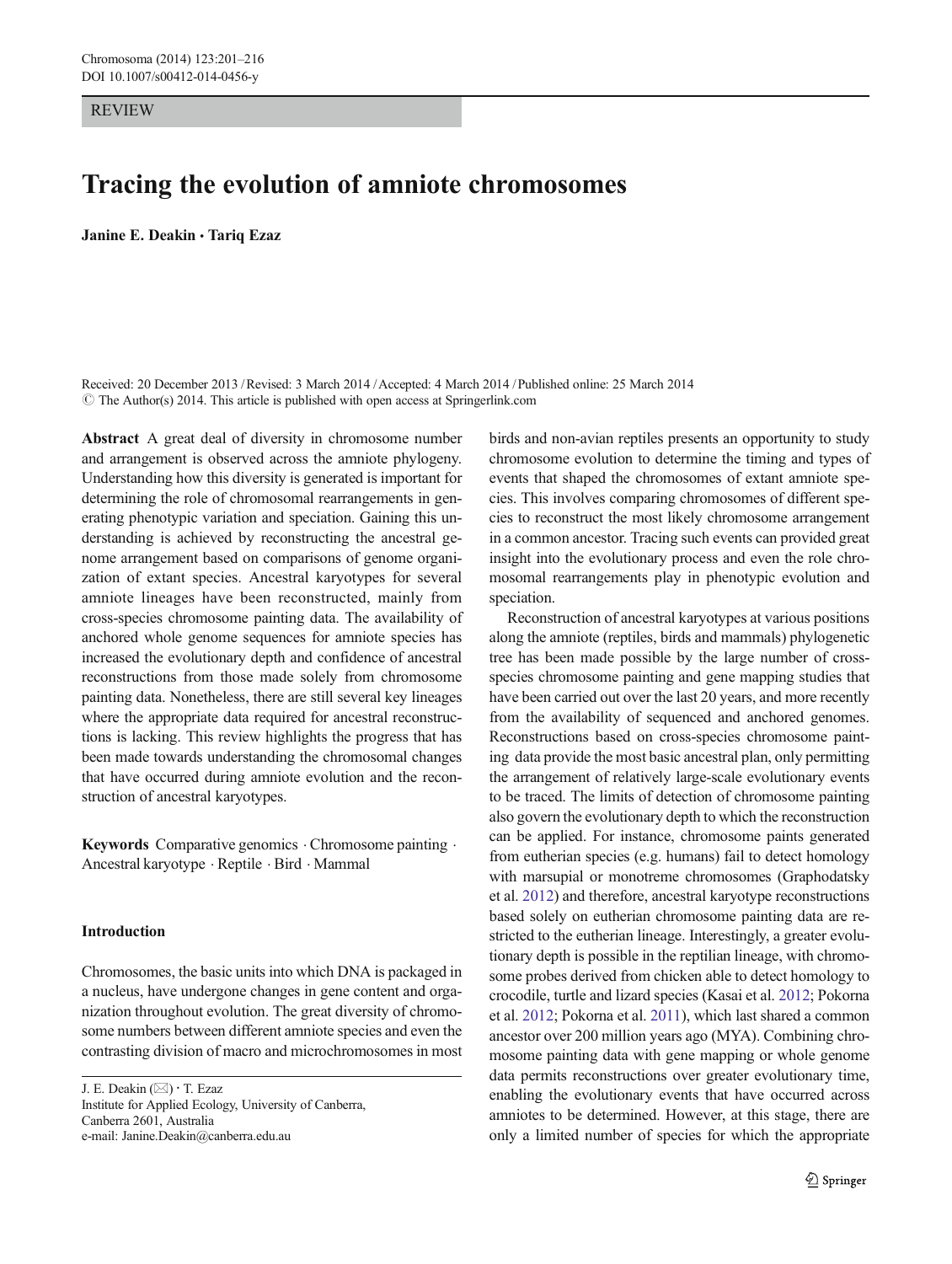detailed data is available. In addition, the species that have been mapped or sequenced are not necessarily the best representative species for a particular lineage, which could complicate the reconstruction process. Basically, there is no single approach that is able to provide all the answers but it is a matter of aptly using the available data.

Here, we review the advancements that have been made in this field using molecular cytogenetics and comparative genomics analysis, highlighting the data missing from key species and suggest approaches that can be taken to rapidly bridge these knowledge gaps.

#### Amniote chromosome numbers

Amniotes, which include birds, non-avian reptiles (herein referred to as reptiles) and mammals, last shared a common ancestor approximately 310 MYA. The chromosomes of each of these three major amniote lineages are strikingly different (Fig. [1\)](#page-2-0), suggesting that their genomes have been subject to considerable rearrangement since last sharing a common ancestor.

Karyotypes of birds and most reptiles consist of up to ten pairs of macrochromosomes and a varying number of microchromosomes (Table [1](#page-2-0)). Birds have a particularly large number of microchromosomes. Reptiles are considered to be a karyologically heterogeneous group displaying high diversity in chromosome numbers and morphologies between and among groups (Olmo [2008\)](#page-13-0). Among reptiles, crocodilians (Cohen and Gans [1970;](#page-11-0) Olmo [2008](#page-13-0)) and turtles (Olmo [2008](#page-13-0); Olmo and Signorino [2005](#page-13-0); Valenzuela and Adams [2011](#page-14-0)) have the most conserved karyotypes. In contrast, squamates reptiles (snakes and lizards, including legless lizards) have a high level of karyotypic variability in both morphologies and numbers observed. Snakes have relatively conserved chromosome numbers, which typically include eight pairs of macrochromosomes and ten pairs of microchromosomes. However, karyotypes have undergone frequent rearrangements including fission, fusion and repeat accumulation (Mengden and Stock [1980](#page-13-0); O'Meally et al. [2010\)](#page-13-0). Lizards (including legless lizards) seem to show the highest karyotypic variability among reptiles.

Mammalian karyotypes vary greatly between the prototherians (monotremes), metatherians (marsupials) and eutherians (placentals). Monotremes have karyotypes with high diploid numbers (Table [1](#page-2-0)). At first glance, it may appear that monotreme karyotypes are similar to those of reptilian species with eight large and many small chromosomes (Matthey [1949\)](#page-13-0). However, the chromosome size range is much more continuous than that typically observed in reptiles and birds, and the small chromosomes are much larger than tiny microchromosomes (Van Brink [1959](#page-14-0)). In contrast, marsupial karyotypes mostly consist of several large chromosomes. Eutherian mammals show the most karyotypic diversity (Table [1](#page-2-0)) (O'Brien et al. [2006](#page-13-0)) and particular eutherians lineages, such as the rodents, gibbons, and canines have experienced extensive chromosome rearrangement.

Tracing the evolutionary history of amniote chromosomes will help us to understand the events that have led to the extraordinary diversity in karyotype morphology and chromosome number observed. This involves establishing the chromosome homology between representative species and reconstructing key ancestral karyotypes.

### The ancestral avian karyotype

Avian karyotypes are divided into macro- and microchromosomes, with the macrochromosomes being relatively gene poor compared to the gene-rich microchromosomes (Burt [2002](#page-11-0)). In chicken (Gallus gallus), the most well-studied avian genome, the macrochromosomes make up approximately 70 % of the genome (Kasai et al. [2012\)](#page-13-0). Chromosome homology between different avian orders has revealed a striking level of conservation of macrochromosomes between divergent taxa (Griffin et al. [2007\)](#page-12-0). Cross-species chromosome painting, typically using probes generated from chicken chromosomes 1 to 9 and often the large Z chromosome, have shown that, in many cases, whole chromosomes have remained intact (de Oliveira et al. [2008;](#page-11-0) Derjusheva et al. [2004;](#page-12-0) Nanda et al. [2011;](#page-13-0) Nishida et al. [2008\)](#page-13-0). This remarkable conservation is not restricted to the avian lineage but is even observed in outgroup species such as crocodiles and turtles (Kasai et al. [2012](#page-13-0)), which last shared a common ancestor with birds ∼230 MYA. The homology between chicken chromosomes and those of representatives of various avian orders is shown in Fig. [2.](#page-3-0) The high level of conservation has made it relatively easy to predict the ancestral avian karyotype (Griffin et al. [2007\)](#page-12-0), even despite the uncertainty surrounding avian phylogeny and their relationship to turtles and crocodiles (Kasai et al. [2012\)](#page-13-0).

Despite the infrequent occurrence of interchromosomal rearrangements detected by chromosome painting, comparisons of gene order from gene maps or sequenced and anchored genomes has demonstrated that there are intrachromosomal rearrangements (Skinner and Griffin [2012](#page-14-0); Volker et al. [2010\)](#page-15-0). This is exemplified by the comparison of the genome assemblies for chicken, zebra finch (Taeniopygia guttata) and turkey (Meleagris gallopavo), where inversions are evident and particular regions of the genome appear to be prone to rearrangement (Skinner and Griffin [2012](#page-14-0)). The Z chromosome is one chromosome that has been particularly susceptible to intrachromosomal rearrangements (Griffin et al. [2007](#page-12-0)). It is unclear why bird genomes are more prone to intrachromosomal than interchromosomal rearrangement but Skinner and Griffin [\(2012](#page-14-0)) propose that there may be an advantage for birds maintaining the association of certain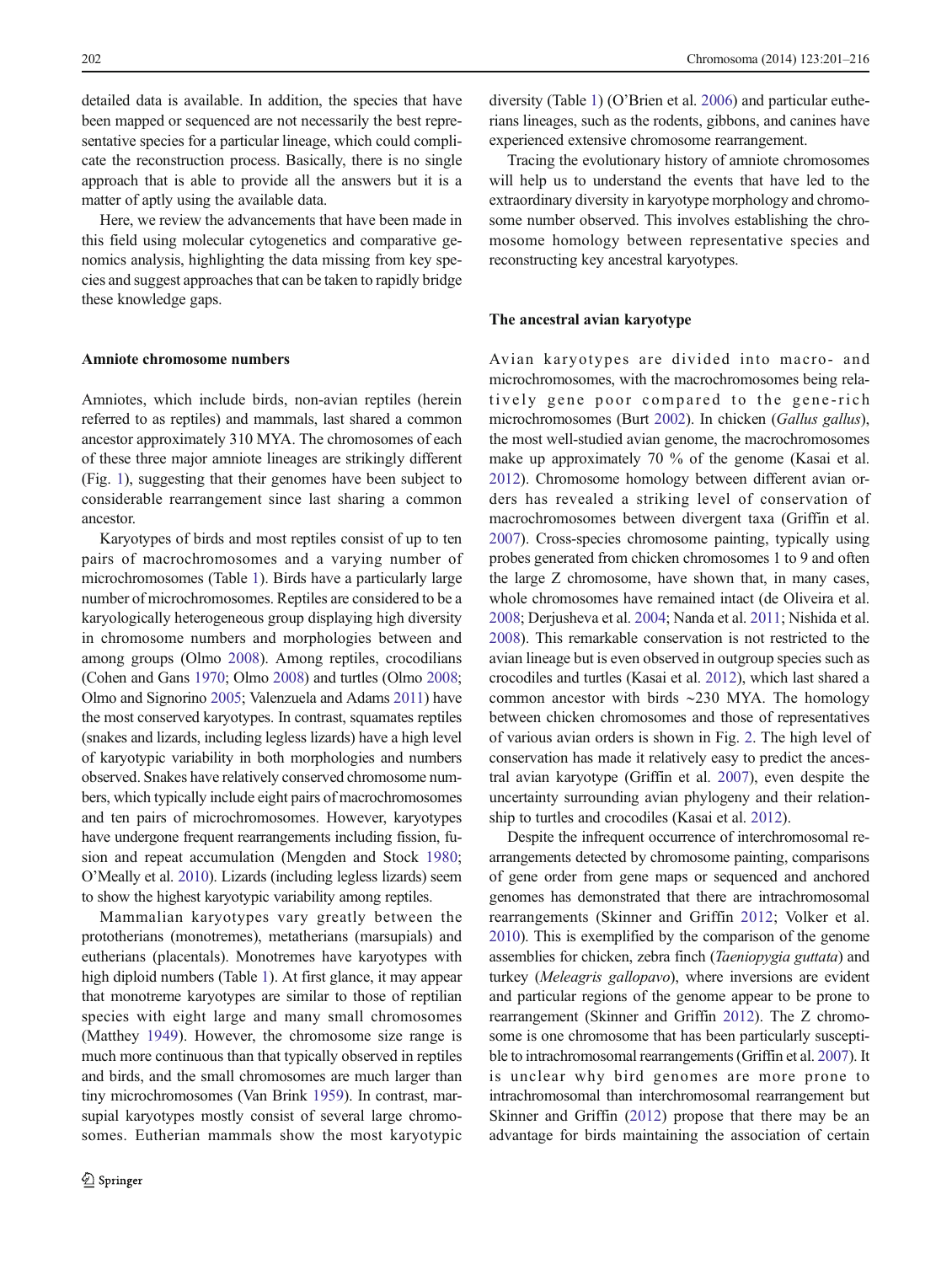<span id="page-2-0"></span>Fig. 1 Amniote phylogeny showing haploid karyotypes for representative species. The range of haploid chromosomes numbers for each lineage are indicated on the branches (Christidis [1990;](#page-11-0) Hayman [1990;](#page-12-0) O'Brien et al. [2006;](#page-13-0) Olmo and Signorino [2005](#page-13-0); Valenzuela and Adams [2011](#page-14-0)). Microchromosomes are indicated in dark grey. The sex chromosomes present in the homogametic sex are shown for representative species and alternatives present in each lineage are indicated. TSD temperature sex determination



Table 1 The range of diploid numbers in amniotes (Christidis [1990;](#page-11-0) Hayman [1990;](#page-12-0) O'Brien et al. [2006;](#page-13-0) Olmo and Signorino [2005;](#page-13-0) Valenzuela and Adams [2011](#page-14-0))

|                   | Diploid chromosome numbers |         |                     | Microchromosomes |
|-------------------|----------------------------|---------|---------------------|------------------|
|                   | Smallest Largest           |         | Common <sup>a</sup> |                  |
| <b>Birds</b>      | 40                         | 136-142 | 80                  | Yes              |
| Crocodiles        | 30                         | 42      |                     | No               |
| <b>Turtles</b>    | 28                         | 66      |                     | Yes              |
| <b>Snakes</b>     | 30                         | 42      | 36                  | Yes              |
| Lizards           | 24                         | 46      |                     | Yes <sup>b</sup> |
| Legless Lizards   | 30                         | 50      |                     | Yes              |
| <b>Monotremes</b> | 52                         | 64      |                     | No               |
| Marsupials        | 10                         | 32      | 14 and 22           | No               |
| Eutherians        | 6                          | 102     |                     | No               |

<sup>a</sup> Only given for groups were there is a common diploid number

**b** Absent from some species

syntenic blocks in interphase nuclei. Nonetheless, intrachromosomal rearrangements are capable of bringing about phenotypic change and therefore, may play an important role in speciation in the avian lineage. For example, an inversion on chromosome 2 in the white-throated sparrow (Zonotrichia albicollis) is responsible for behavioural differences in the population, providing an example of phenotypic variation generated by an intrachromosomal rearrangement and may even be an example of speciation in action (Thomas et al. [2008](#page-14-0)). Avian genome evolution has been thoroughly reviewed in recent years and we refer the reader to these reviews for further details (Ellegren [2010;](#page-12-0) Griffin et al. [2007\)](#page-12-0).

#### Avian microchromosomes

Evolution of bird macrochromosomes is now relatively well understood. However, our understanding of microchromosome evolution is lagging. Microchromosomes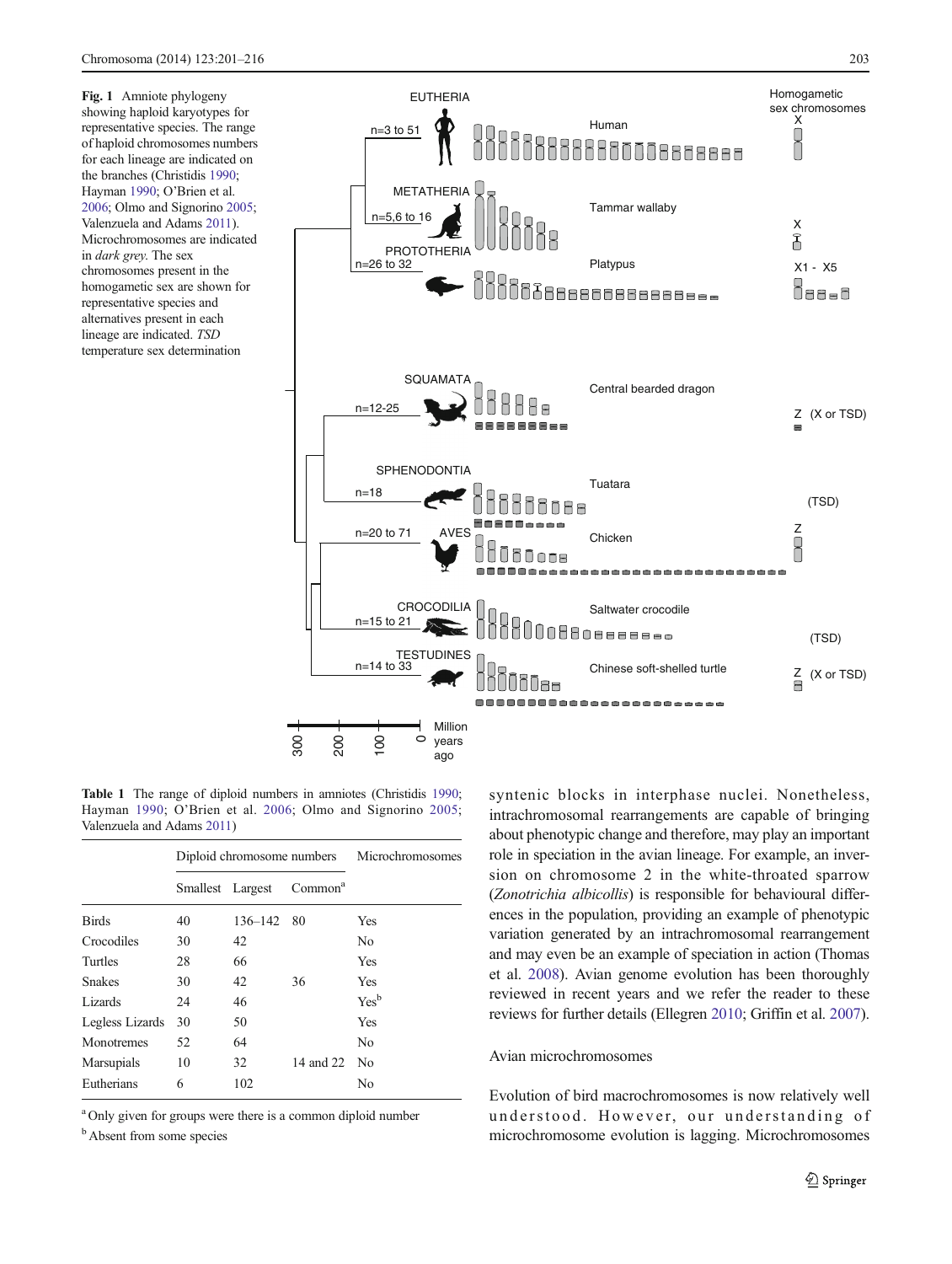<span id="page-3-0"></span>Fig. 2 Homology identified in representative species across different avian lineages and outgroups (crocodile and turtle) using cross-species chromosome painting with probes derived from chicken chromosomes 1 to 9 (depicted by different colours). The predicted ancestral avian karyotype is indicated (Griffin et al. [2007\)](#page-12-0). Chromosome homology was sourced from: T.s. elegans and C. niloticus (Kasai et al. [2012\)](#page-13-0); D. novaehollandiae (Shetty et al. [1999\)](#page-14-0); A. sponsa, F. atra and S. atricapilla (Nanda et al. [2011](#page-13-0)); C. livia (Derjusheva et al. [2004\)](#page-12-0); P. perspicillata (de Oliveira et al. [2008\)](#page-11-0); F. columbarius (Nishida et al. [2008\)](#page-13-0); A. roseicollis (Nanda et al. [2007\)](#page-13-0). m microchromosome



are thought to have evolved ∼400 million years ago, taking their ancestry to the common ancestors of amphibians and amniotes (Burt [2002](#page-11-0)). Gaining an in-depth understanding of the evolution of avian microchromosomes has been hampered by the difficulty in obtaining comparative data for these tiny chromosomes. Cross-species chromosome painting with chicken probes that has been so successful in identifying the homology of avian macrochromosomes has been problematic for microchromosomes, with it being difficult to obtain probes specific to individual microchromosomes by flow sorting (Griffin et al. [1999](#page-12-0)). Microdissection of individual chicken microchromosomes has produced probes for cross-species painting (Griffin et al. [1999](#page-12-0); Grutzner et al. [2001](#page-12-0)) but these probes are unable to detect homology between distantly related species (Grutzner et al. [2001\)](#page-12-0).

The limited number of studies using chicken microchromosome paints on other bird species has revealed that, in most cases, single microchromosomes in chicken are homologous to single microchromosomes in other species or probes derived from pools of chicken microchromosomes hybridise to the same number of microchromosomes in other species, such as goose (Griffin et al. [1999\)](#page-12-0), pheasant (Phasanius colchicus) (Grutzner et al. [2001](#page-12-0)), turkey (Griffin et al. [2008](#page-12-0)), pigeon (Columba livia), chaffinch (Fringilla coelebs) and redwing (Turdus iliacus) (Derjusheva et al. [2004\)](#page-12-0). This implies that synteny is conserved for microchromosomes, which is supported by mapping of chicken bacterial artificial chromosome (BAC) clones to duck (Anas platyrhynchos) (Fillon et al. [2007](#page-12-0); Skinner et al. [2009](#page-14-0)) and quail (Coturnix japonica) (Kayang et al. [2006](#page-13-0))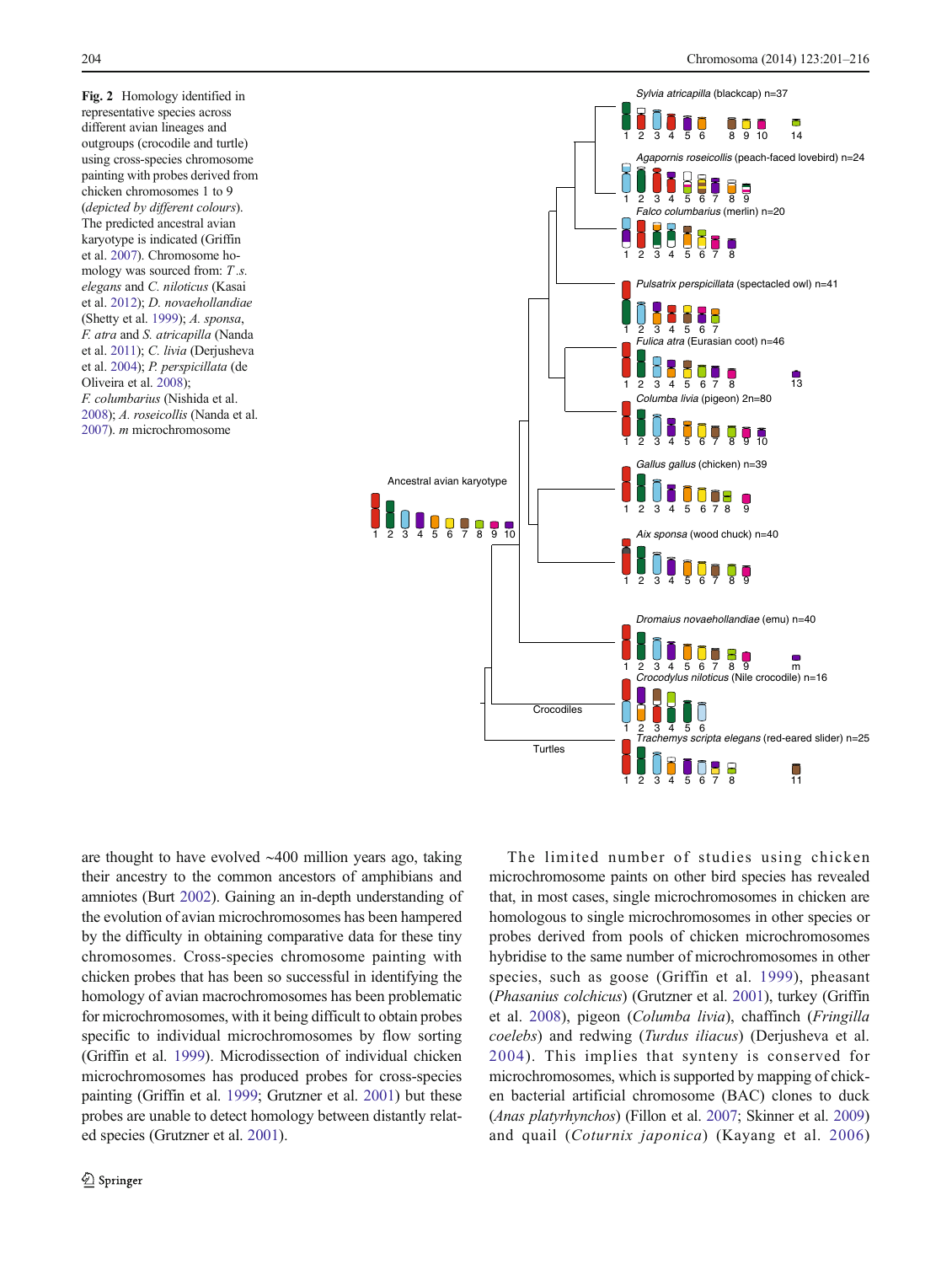microchromosomes, where pairs of BACs marking opposite ends of chicken microchromosomes mapped to single microchromosomes in the duck or quail.

Exceptions to this level of conservation can be found in species with atypical avian karyotypes, such as the stone curlew (Burhinus oedicnemus) (Nie et al. [2009](#page-13-0)), a member of a phylogenetically young group of birds with a low diploid number of  $2n=42$  or the Harpy eagle (*Harpia harpyja*) with a  $2n=58$  karyotype (de Oliveira et al. [2005](#page-11-0)). Stone curlew medium-size chromosomes share homology mostly with chicken microchromosomes, indicating that fusions contributed significantly to shaping the curlew karyotype (Nie et al. [2009\)](#page-13-0). This is also supported by the hybridization of stone curlew chromosome paints onto chromosomes from species representing five different avian orders (Hansmann et al. [2009\)](#page-12-0). In the Harpy eagle, Japanese mountain hawk-eagle (Nisaetus nipalensis orientalis) and three falcon species (Falco tinnunculus, Falco peregrinus, Falco columbarius), chromosome painting revealed tandem fusions between microchromosomes, as well as between microchromosomes and macrochromosomes (de Oliveira et al. [2005](#page-11-0); Nishida et al. [2013;](#page-13-0) Nishida et al. [2008\)](#page-13-0). This is also likely to be the case in the parrot Agapornis roseicollis, where there is some evidence of this from mapping of a chicken microchromosome probe to a macrochromosome (Nanda et al. [2007](#page-13-0)).

These interesting tiny, gene-rich chromosomes need to be the focus of future studies in order to more fully understand the evolution of avian genomes. A comparison of chicken and turkey intronic and cDNA sequence has indicated that microchromosomes have a higher rate of sequence evolution than the larger chromosomes, most likely influenced by the higher incidence of CpG sites on microchromosomes (Axelsson et al. [2005](#page-11-0)). It would be interesting to expand this type of analysis to many more species, particularly to species where fusions of ancestral microchromosomes have occurred. In order to do this, it is essential to have sequence anchored to chromosomes. Of the 11 bird genomes published to date, only a third of these have been at least partially anchored to chromosomes (Table [2\)](#page-5-0). Although the growing list of bird genomes being sequenced using next generation technology will be valuable resources, their usefulness for understanding avian and amniote genome evolution will be limited without the input of additional information (Lewin et al. [2009](#page-13-0)).

### Sex chromosome evolution

All birds have a ZZ male/ZW female sex chromosome system, with the Z chromosome conserved across Aves, from the Palaeognathae (Struthioniformes and Tinamiformes), such as the emu (Nishida-Umehara et al. [2007](#page-13-0); Shetty et al. [1999](#page-14-0)), to the Neognathae, including those with more atypical avian karyotypes, such as falcons (Nishida et al. [2008\)](#page-13-0). This indicates that avian sex chromosomes arose prior to the divergence of the Palaeognathae and Neognathae lineages. The W chromosome differs in size between different avian species, being almost identical to the Z in size in Palaeognathae, to being smaller and heterochromatic in many Neognathae (reviewed in Stiglec et al. [2007\)](#page-14-0). In contrast to the more highly differentiated ZW pairs of Neognathae species, Palaeognathae Z and W chromosomes recombine over a large portion of the chromosome (Pigozzi and Solari [1997](#page-13-0)). However, the apparent lack of differentiation over the last 100 million years is not solely due to this recombination but may be a consequence of the absence of a dosage compensation mechanism (required to equalize Z-gene expression between males and females) in these species. In fact, the lack of such a mechanism may have constrained sex chromosome differentiation so that two copies of most genes, particularly those that are dosage sensitive, are maintained on the W chromosome (Adolfsson and Ellegren [2013](#page-11-0)).

Sequencing information of the Z and W chromosomes of different avian species will provide a more in-depth understanding of the evolution of these chromosomes. However, the challenge is in obtaining the highly repetitive W sequence. The assembly of chicken W in the published chicken genome covers only a tiny fraction (0.5 %) of the entire chromosome (International Chicken Genome Sequencing C [2004](#page-12-0)). About 7 % of the ZW genome has not been anchored to a chromosome and therefore is a source for potential W-specific sequence. By sequencing a male genome using the Illumina sequencing platform and aligning reads to the assembled ZW genome, more W-specific sequences have been identified (Chen et al. [2012\)](#page-11-0). Hopefully, similar bioinformatic approaches and the continued development of sequencing technology capable of sequencing through repetitive regions will lead to a thorough understanding of bird sex chromosome evolution.

#### Towards understanding the evolution of reptile genomes

Reptiles occupy a key position in vertebrate phylogeny by sharing the common ancestor to birds and mammals (Fig. [1\)](#page-2-0). Therefore, they are likely to play a critical role by providing fundamental and basic information to better understand genome organization and evolution in birds and mammals. The first step in determining how the genomes of this karyotypically diverse group have evolved is to establish the level of conservation between different reptilian species, as well as more broadly with birds and mammals. Progress in this area has been slow compared to birds and mammals, but is rapidly gaining pace in this post-genomics era.

In comparison to birds and mammals, only a limited number of cross-species chromosome painting studies have been carried out to detect the level of conservation among particular groups of reptiles (Giovannotti et al. [2009](#page-12-0); Pokorna et al.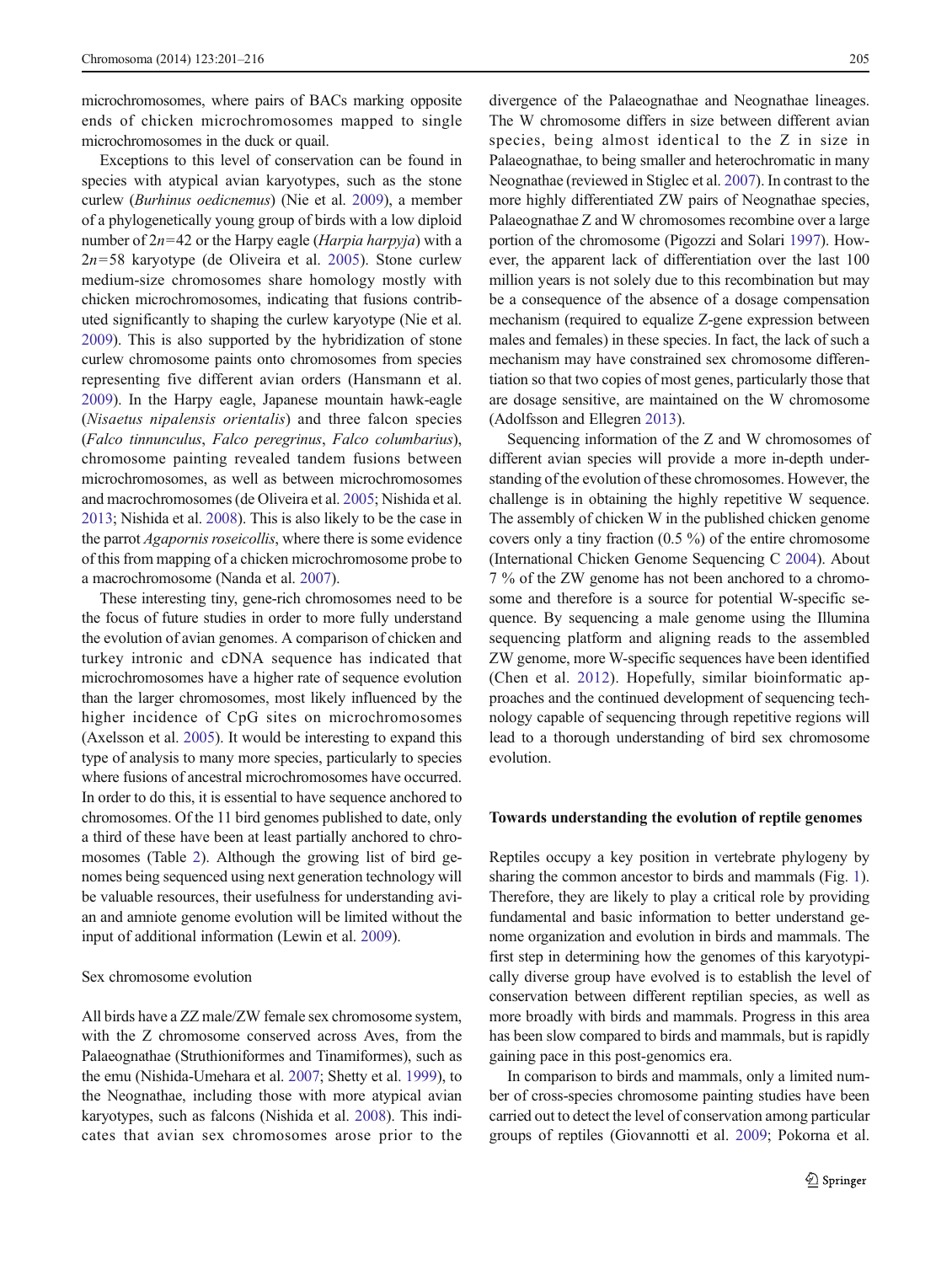<span id="page-5-0"></span>

| <b>Table 2</b> Published bird genome<br>assemblies                    | <b>Species</b>               | Common name               | Percent<br>anchored <sup>a</sup> | Reference                                         |
|-----------------------------------------------------------------------|------------------------------|---------------------------|----------------------------------|---------------------------------------------------|
|                                                                       | Gallus gallus                | Chicken (red jungle fowl) | 89                               | International Chicken Genome<br>Sequencing C 2004 |
|                                                                       | Taeniopygia guttata          | Zebra finch               | 83 <sup>b</sup>                  | Warren et al. 2010                                |
|                                                                       | Meleagris gallopavo          | Wild turkey               | 83                               | Dalloul et al. 2010                               |
|                                                                       | Ficedula albicollis          | Collared flycatcher       | 73                               | Ellegren et al. 2012                              |
|                                                                       | Anas platyrhynchos domestica | Pekin duck                | 26                               | Huang et al. 2013                                 |
|                                                                       | Amazona vittata              | Puerto Rican parrot       |                                  | Oleksyk et al. 2012                               |
|                                                                       | Ara macao                    | Scarlet macaw             |                                  | Seabury et al. 2013                               |
|                                                                       | Columba livia                | Domestic rock pigeon      |                                  | Shapiro et al. 2013                               |
| <sup>a</sup> Percentage of genome assembly<br>anchored to chromosomes | Falco cherrug                | Saker falcon              | $\overline{\phantom{0}}$         | Zhan et al. 2013                                  |
|                                                                       | <i>Falco peregrinus</i>      | Peregrine falcon          | -                                | Zhan et al. 2013                                  |
| <sup>b</sup> Anchored to chromosomes or<br>linkage groups             | Geospiza magnirostris        | Large ground finch        |                                  | Rands et al. 2013                                 |

[2012;](#page-14-0) Trifonov et al. [2011](#page-14-0)). Nonetheless, these studies also discovered a gross level of conservation between avian and squamate genomes, suggesting retention of large homologous synteny blocks (HSBs) throughout the evolutionary history of reptiles (Pokorna et al. [2012\)](#page-14-0). Cross-species chromosome painting has also been used to decipher inter-specific genome evolution in skinks (Scincidae), which detected strong conservation of chromosomes between five species with variable chromosome numbers, suggesting a monophyletic origin of the family Scincidae (Giovannotti et al. [2009](#page-12-0)). Similarly, cross-species chromosome painting in seven species of geckos, not only detected highly conserved karyotypes but also detected species specific rearrangements in the common house gecko (*Hemidactylus frenatus*) (Trifonov et al. [2011](#page-14-0)).

#### Reptiles in the era of comparative genomics

Compared to other vertebrates, reptile genomes have had a late start in the area of comparative genomics but are rapidly catching up. Although whole genome sequences are available (Table [3](#page-6-0)) or in progress for an increasing list of reptilian species, none of these genomes, except that of the green anole (Anolis carolinensis), have been anchored to chromosomes, and even then only about 60 % of the sequence has been anchored (Alfoldi et al. [2011](#page-11-0)). Conversely, the genomes of most reptiles for which there are molecular cytogenetic maps (Table [4](#page-6-0)) are yet to undergo whole genome sequencing. These chromosome maps have provided significant insight into genome organization and evolution in amniotes, identifying an unprecedented level of conservation of amniote genomes. For example, gene mapping data in six reptiles revealed a high level of karyotypic conservation between birds and reptiles, implying retention, to a large degree, of the ancestral karyotype (Uno et al. [2012](#page-14-0)).

Recently, Young et al. [\(2013\)](#page-15-0) developed a cytogenetic map in an agamid lizard, the central bearded dragon (Pogona vitticeps) where every single chromosome, including the microchromosomes was anchored with at least one BAC clone/gene. This BAC anchored cytogenetic map provided a unique opportunity to perform high-resolution comparative genomic studies with the capacity to identify fine scale rearrangements. For example, this study revealed an intrachromosomal rearrangement on the long arm of chromosome 1 of *P. vitticeps* 1q and identified regions orthologous to the Chinese soft-shelled turtle, Pelodiscus sinensis ZW and lizard A. carolinensis XY sex chromosomes (Young et al. [2013\)](#page-15-0).

#### Reptile microchromosomes

One of the characteristic features of most reptilian karyotypes is the presence of a variable number of microchromosomes. Compared to avian microchromosomes, only little is known about the genomics of those from reptile species. Classical staining studies in many reptiles provided evidence of the presence of GC-rich sequences on microchromsomes, which are therefore likely to be gene-rich like their avian counterparts. However, staining studies in tuatara showed evidence of AT-rich sequences on microchromosomes (O'Meally et al. [2009\)](#page-13-0). Hence, microchromosomes may have evolved independently multiple times in different lineages.

Analysis of reptilian microchromosomes at the sequence level, and subsequent comparisons with avian microchromosomes, thus presents an excellent opportunity to discover novel insight into their evolution. This has been performed for the green anole, where sequence has been assigned to six microchromosomes, and displays conserved synteny exclusively with chicken microchromosomes. Unlike the higher GC content of avian microchromosomes, there was no GC content difference between macro- and microchromosomes in the green anole (Alfoldi et al. [2011\)](#page-11-0). Partial sequence, gene, and repeat content has also been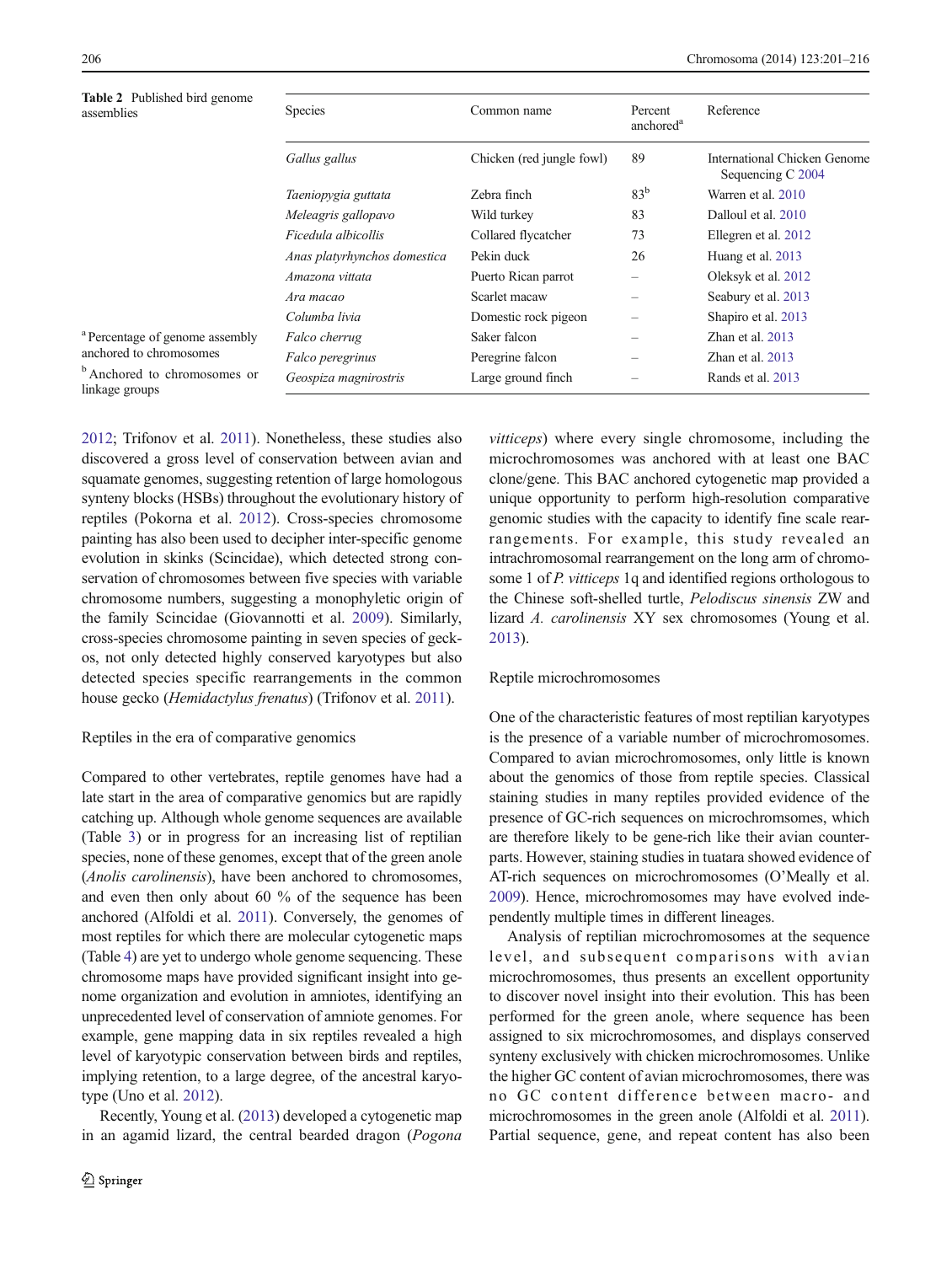<span id="page-6-0"></span>

| <b>Table 3</b> Published reptile<br>genomes                           | <b>Species</b><br>Common name<br>Anolis carolinensis<br>Green anole lizard<br>Soft-shelled turtle<br>Pelodiscus sinensis<br>Chelonia mydas<br>Green sea turtle<br>Western painted turtle<br>Chrysemyspicta bellii<br>Python molurus bivittatus<br>Burmese python | Percent anchored <sup>a</sup> | Reference |                     |
|-----------------------------------------------------------------------|------------------------------------------------------------------------------------------------------------------------------------------------------------------------------------------------------------------------------------------------------------------|-------------------------------|-----------|---------------------|
|                                                                       |                                                                                                                                                                                                                                                                  |                               | 60        | Alfoldi et al. 2011 |
|                                                                       |                                                                                                                                                                                                                                                                  |                               |           | Wang et al. 2013    |
|                                                                       |                                                                                                                                                                                                                                                                  |                               |           | Wang et al. 2013    |
|                                                                       |                                                                                                                                                                                                                                                                  |                               |           | Shaffer et al. 2013 |
|                                                                       |                                                                                                                                                                                                                                                                  |                               |           | Castoe et al. 2013  |
| <sup>a</sup> Percentage of genome assembly<br>anchored to chromosomes | Ophiophagus hannah                                                                                                                                                                                                                                               | King cobra                    |           | Vonk et al. 2013    |

determined for BAC clones mapping to the W chromosome (a microchromosome) and one mapping to an autosomal microchromosome in P. vitticeps (Ezaz et al. [2013\)](#page-12-0). Such analysis incorporating more species is being made easier due to the advancement of cytogenetic techniques (such as manual microdissection), genome amplification and subsequent sequencing (e.g. Illumina) to generate quality sequence information for comparative studies. Sequencing chromosomes from DNA amplified from a single microchromosome has been found to produce higher quality sequence data compared to that from flow sorted microchromosomes (Ezaz, unpublished). This combined approach of microdissection and sequencing will identify gross homologies of microchromosomes between species and groups, as well as sequence composition, will help us to discover the occurrence of fine scale rearrangements and overall gene composition of microchromosomes.

#### Sex chromosomes in reptiles

Squamate reptiles epitomize an extremely high level of diversity regarding sex chromosome morphologies, ranging from cryptic (homomorphic), requiring the high-resolution cytogenetic technique of comparative genome hybridization (CGH) to identify them (Ezaz et al. [2005](#page-12-0)), to highly differentiated sex chromosomes, with these extremes often observed even between closely related species (Ezaz et al. [2009a;](#page-12-0) Ezaz et al. [2009b](#page-12-0); Olmo and Signorino [2005\)](#page-13-0). Yet, only scant genomic information on sex chromosomes and their evolution is

Table 4 Reptile species with molecular cytogenetic maps

available in reptiles. Both male (XY) and female (ZW) heterogametic systems exist in reptiles including multiple sex chromosomes (Ezaz et al. [2009a;](#page-12-0) Ezaz et al. [2009b](#page-12-0); Olmo and Signorino [2005](#page-13-0)).

Among reptiles, all snakes have ZW sex chromosomes and comparative gene mapping shows that ZW sex chromosomes are conserved across snake lineages (Matsubara et al. [2012;](#page-13-0) Matsubara et al. [2006\)](#page-13-0). Lizards and turtles, however, have both XY and ZW sex chromosome systems and comparative sex chromosome gene mapping revealed that all lizard and turtle sex chromosomes are non-homologous, implying independent origins of sex chromosomes in these lineages (Ezaz et al. [2009a;](#page-12-0) Kawagoshi et al. [2012](#page-13-0); Kawai et al. [2009](#page-13-0); Matsubara et al. [2012;](#page-13-0) Matsubara et al. [2006;](#page-13-0) Pokorna et al. [2011\)](#page-14-0).

Compared to whole genome mapping, sex chromosomes (both XY and ZW) of reptiles have been relatively well explored, in particular, comparisons with the chicken Z chromosome. Chromosome painting using the chicken Z chromosome as a probe, gene mapping with a subset of chicken Z chromosome genes, and in silico analysis have been applied to representative species from 22 reptile families (15 lizards, 3 turtles, 3 snakes and 1 crocodilian). These studies revealed non-homology of sex chromosomes between chicken and reptiles (Ezaz et al. [2009a](#page-12-0); Pokorna et al. [2011](#page-14-0); [www.](http://www.ensembl.org/) [ensembl.org\)](http://www.ensembl.org/). The chicken Z chromosome is homologous over a substantial region of chromosome 2 in representative species from the majority of the families tested (12/22), suggesting conservation of this chromosome over a long

| <b>Species</b>                   | Common name                     | Marker type | No. of markers | Reference                                                            |
|----------------------------------|---------------------------------|-------------|----------------|----------------------------------------------------------------------|
| A. carolinensis                  | Green anole lizard              | <b>BAC</b>  | 356            | Alfoldi et al. 2011                                                  |
| Elpaphe quadrivirgata            | Japanese four-striped rat snake | cDNA        | 183            | Matsubara et al. 2012; Matsubara<br>et al. 2006; Matsuda et al. 2005 |
| Pelodiscus sinensis              | Chinese soft-shelled turtle     | cDNA        | 162            | Uno et al. 2012; Matsuda et al. 2005                                 |
| Crocodylus siamensis             | Siamese crocodile               | cDNA        | 131            | Uno et al. $2012$                                                    |
| Pogona vitticeps                 | Central bearded dragon          | <b>BAC</b>  | 87             | Young et al. 2013                                                    |
| Varanus salvator macromaculatusi | Water monitor lizard            | cDNA        | 86             | Srikulnath et al. 2013                                               |
| Leiolepis reevesii rubritaeniata | <b>Butterfly lizard</b>         | cDNA        | 54             | Srikulnath et al. 2009                                               |
| Sphenodon punctatus              | Tuatara                         | <b>BAC</b>  | 21             | O'Meally et al. 2009                                                 |
| Varanus exanthematicus           | Savannah monitor lizard         | cDNA        | 17             | Srikulnath et al. 2013                                               |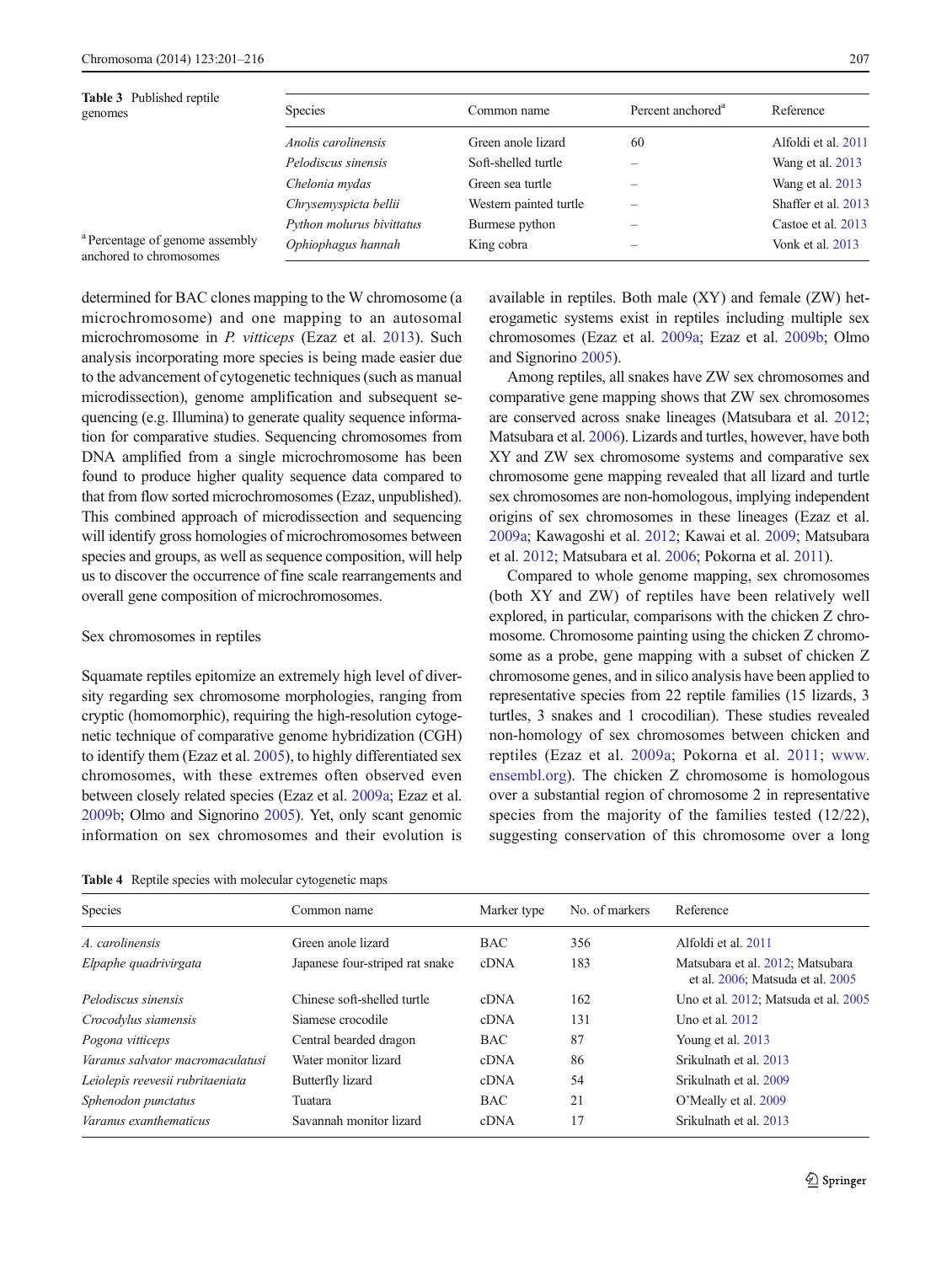evolutionary time frame (Ezaz et al. [2009a;](#page-12-0) Pokorna et al. [2011](#page-14-0)), albeit none of these are sex chromosomes. However, in species from several families of Gekkota (Gekkonidae, Diplodactylidae, Eublepharidae and Pygopodidae), probes for the chicken Z chromosome revealed quite an unusual scenario. For example, five genes from the chicken Z chromosome (ACO1/IREBP–RPS6–DMRT1–CHD1–GHR– ATP5A1) are present in the same order on the ZW sex chromosomes of the Hoku gecko, Gekko hokouensis (Kawai et al. [2009\)](#page-13-0), implying that either chicken and G. hokouensis sex chromosomes have evolved from a common ancestor or such homology is a result of convergent evolution via chromosome rearrangements in this species. However, for species from three other families of Gekkota (Diplodactylidae, Eublepharidae and Pygopodidae) and three other lizard families (Angiudae, Lacerdiae and Teiidae), painting of the chicken Z chromosome showed homology with a medium to small size acrocentric or subtelocentric autosome, not with their sex chromosomes (where present) (Pokorna et al. [2011\)](#page-14-0). Chicken Z chromosome painting also showed homology to chromosome 6 in two turtle species (Trachemys scripta, Emydidae and P. sinensis, Trionychidae), and a crocodile species tested (Crocodylus niloticus, Crocodyldae). It is clear from the above discussion that, although autosomal, the chicken Z chromosome has retained conserved synteny in the majority of reptiles, with the exception of Gekkonidae, where substantial genomic rearrangements may have contributed in an ancestral syntenic break, including coincidental homology between the sex chromosomes of G. hokouensis and chicken.

In several recent studies, reptile sex chromosome genes have also been used for cross-species gene mapping. For example, four genes from the Z chromosome of G. hokouensis are autosomal in the dragon lizard P. vitticeps and five genes from Z chromosomes of snakes and birds are autosomal in the dragon lizard P. vitticeps (Ezaz et al. [2009a\)](#page-12-0). Two genes from ZW sex chromosomes of P. vitticeps (Ezaz et al. [2013](#page-12-0); Young et al. [2013\)](#page-15-0) and five genes from the XY sex chromosomes of marsh black turtle Siebenrockiella crassicollis are also autosomal in chicken (Kawagoshi et al. [2012\)](#page-13-0). In addition, an Xlinked BAC clone from the green anole is on chicken chromosome 15 (Alfoldi et al. [2011](#page-11-0)). Such non-homology between avian and reptile sex chromosomes implies multiple and independent origins of sex chromosomes within reptiles, possibly via de novo evolution of sex chromosomes and sex determining genes. However, the de novo evolution can only be verified through targeted studies in those groups with robust phylogeny and evidence of multiple evolution of sex chromosomes within and between species, genera and populations such as in Agamidae and Gekkonidae. A recent in silico comparative study of snake sex chromosomes by Vicoso et al. ([2013](#page-14-0)) presents an excellent example of novel discoveries using genomic and transcriptomic information in a comparative context to understand sex chromosome

evolution, degeneration and dosage compensation. This study also provided a platform for comparative analysis of reptilian sex chromosomes, not only with other reptiles but with vertebrates in general.

## Mammalian ancestral karyotype reconstructions

Understanding the events that have led to the diversity observed for mammalian karyotypes requires comparisons to be made across the three major lineages. However, in the study of mammal chromosome evolution, most effort has been placed into determining how the genomes of the karyotypically diverse eutherian mammals have changed since their radiation approximately105 MYA. This is because comparisons with the other two mammalian lineages were impossible using cross-species chromosome painting (Graphodatsky et al. [2012](#page-12-0)). As a consequence, most studies have focused on reconstructing the eutherian or boreoeutherian ancestral karyotype, rather than on that of the ancestor to all mammals.

Numerous studies have used cross-species chromosome painting to characterize chromosome homology broadly across the eutherian phylogeny as well as in specific eutherian lineages, with these comparisons enabling the reconstruction of the boreoeutherian ancestor (ancestor of most eutherians) or even the ancestral karyotype of all eutherian mammals. Based on cross-species chromosome painting, predominantly with probes to human chromosomes, the genomes of most eutherian species can be divided into 30 to 40 conserved segments (Ferguson-Smith and Trifonov [2007](#page-12-0)). Exceptions to this level of conservation are observed in species such as dogs and the small apes (gibbons), where the 22 probes to human autosomes detected 73 (Yang et al. [1999\)](#page-15-0) and 51 (Jauch et al. [1992\)](#page-12-0) conserved segments respectively. Overall, chromosome painting with human chromosome probes across the eutherian phylogeny have identified a number of conserved segments corresponding to regions from two or more human chromosomes that are associated in diverse taxa and may therefore, represent an ancestral organization. Several different predicted ancestral eutherian karyotypes have been put forward from these types of analyses, with diploid numbers ranging from 44 to 50 chromosomes (Svartman et al. [2004](#page-14-0)).

The availability of well-assembled and anchored genomes for diverse eutherian species has added a greater level of confidence to the predicted ancestral karyotypes, particularly when compared to sequenced outgroup species, such as a marsupial, the South American grey short-tailed opossum (Monodelphis domestica), and chicken. Such comparisons have shown that some of the associated segments revealed by chromosome painting amongst eutherian species represent an ancestral organization present in marsupials and even in chicken and the green anole. These associations include the association of segments from human chromosomes 4/8, 12/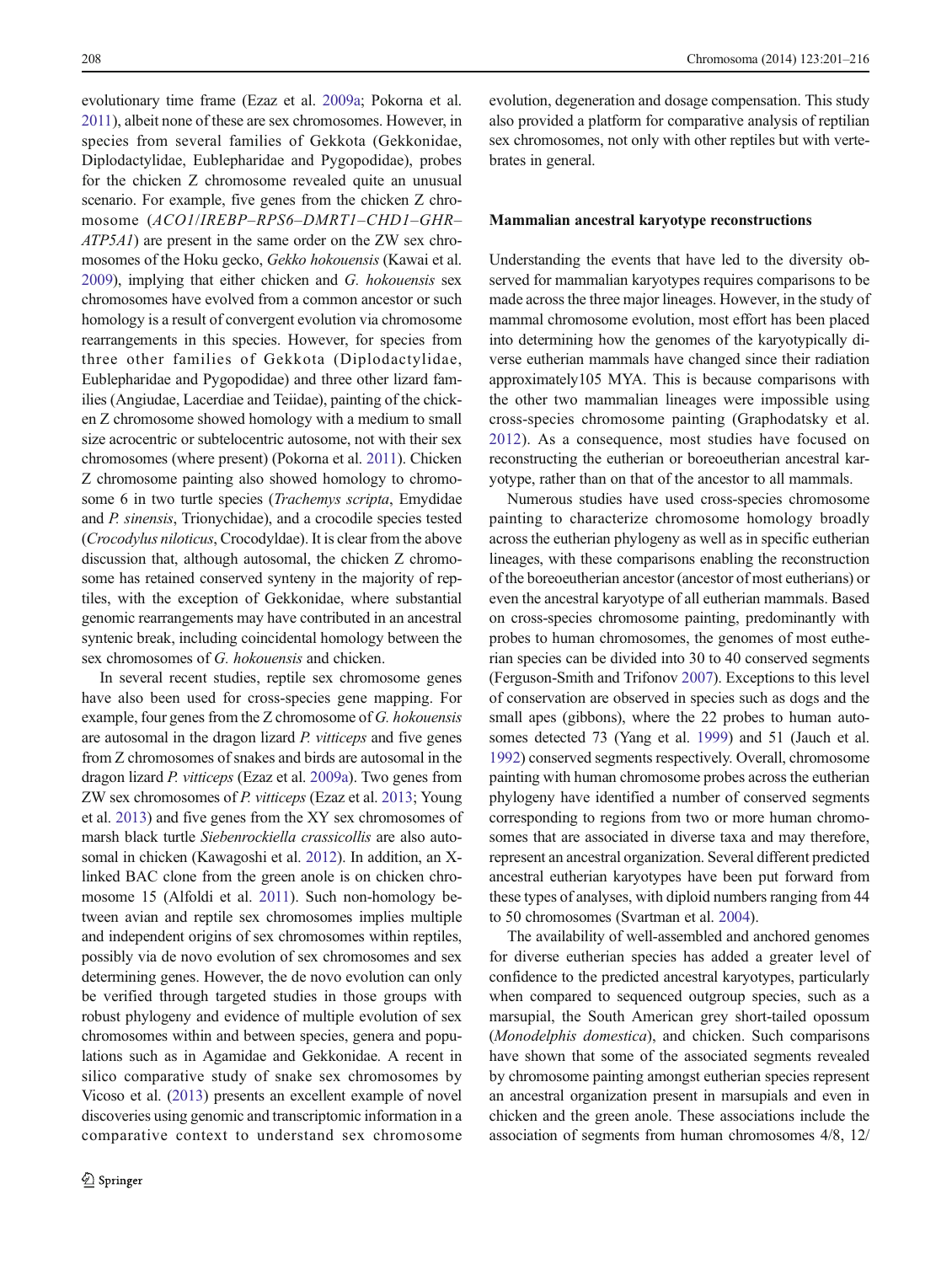22, 14/15 and 16/19 (Graphodatsky et al. [2012](#page-12-0)). The initial attempts made to reconstruct ancestral karyotypes purely from genome sequence comparisons for just a few eutherian species and using chicken as an outgroup, resulted in 'mammalian' ancestral karyotypes consisting of  $2n=42$  (Bourque et al. [2005;](#page-11-0) International Chicken Genome Sequencing C [2004\)](#page-12-0). The number of adequately assembled and anchored genomes available is one of the major limitations of these types of reconstructions. As more genome sequences have been released, the reconstruction of a putative ancestral eutherian karyotype based on sequence from five eutherian species, opossum and chicken has converged with the widely accepted ancestral eutherian  $2n=46$  karyotype (Kemkemer et al. [2009\)](#page-13-0), similar to the one depicted in Fig. [3](#page-9-0). In-depth comparisons of eutherian ancestral reconstructions have been recently reviewed elsewhere and should be referred to for further insight into how the generally accepted  $2n=46$  eutherian karyotype was derived and the supporting evidence (Ferguson-Smith and Trifonov [2007;](#page-12-0) Graphodatsky et al. [2012;](#page-12-0) Ruiz-Herrera et al. [2012](#page-14-0))

The challenge for more broadly understanding the evolution of mammalian chromosomes now lies with the other two major lineages, the marsupials and monotremes, which diverged from eutherians about 160 (Luo et al. [2011\)](#page-13-0) and 180 MYA (Phillips et al. [2009](#page-13-0)), respectively. The deep divergence of these three mammalian lineages and the marked differences in their karyotypic features will undoubtedly provide great insight into the events shaping their genomes and the reconstruction of ancestral karyotypes (Deakin et al. [2012b\)](#page-12-0).

#### Reconstruction of marsupial ancestral karyotype

Marsupials are renowned for their low diploid chromosome numbers and a high level of conservation across the marsupial phylogeny. The characteristically large chromosomes of marsupials have facilitated cytogenetic studies, with over 70 % of the approximately 330 extant marsupial species karyotyped to date (Hayman [1990\)](#page-12-0). Cross-species chromosome painting using probes derived from the rufous bettong (Aepyprymnus rufescens), the marsupial with the highest diploid number of  $2n=32$ , has divided marsupial genomes into just 19 conserved segments (Rens et al. [2003\)](#page-14-0). The speciose Family Dasyuridae show an astonishing level of conservation, as all members of this family karyotyped to date (40 of the 68 known species) have a  $2n=14$  karyotype (Hayman and Martin [1974a](#page-12-0); Rofe and Hayman [1985](#page-14-0); Young et al. [1982\)](#page-15-0).

Indeed, marsupial karyotyping studies have reported the predominance of this diploid number across marsupial phylogeny, as well as a  $2n=22$  chromosome complement. This led to hypotheses for either one of these diploid numbers representing that of the ancestral marsupial (Matthey [1972\)](#page-13-0). These hypotheses were further developed as more cytogenetic information became available. The  $2n=14$  marsupial ancestor hypothesis is based on this conserved complement being present in six of the seven extant marsupial orders and proposes that fissions of this ancestral karyotype gave rise the higher diploid numbers frequently observed in many marsupial families (Hayman and Martin [1969](#page-12-0), [1974a](#page-12-0), [b](#page-12-0); Reig et al. [1977;](#page-14-0) Rofe and Hayman [1985](#page-14-0)). The hypothesis for an ancestor with the higher diploid number of  $2n=22$  proposes that the common  $2n=14$  karyotype was derived from fusion events early on in the divergence of the different marsupial lineages (Sharman [1973;](#page-14-0) Svartman and Vianna-Morgante [1998](#page-14-0)).

Resolving which one of these hypotheses is more likely has been difficult, as evidence to support both hypotheses has been reported over the last 40 years. Support for the  $2n=14$ hypothesis was substantial, with conservation of the  $2n=14$ karyotype observed by G-banding (Rofe and Hayman [1985](#page-14-0)) and cross-species chromosome painting across different families of marsupials (De Leo et al. [1999;](#page-11-0) Rens et al. [2003;](#page-14-0) Rens et al. [2001](#page-14-0)), and a well-resolved phylogenetic tree positioning a  $2n=14$  species as the basal species (Westerman et al. [2010\)](#page-15-0). Evidence for the alternative hypothesis was weaker. Crossspecies chromosome painting demonstrated that, despite the commonality of the  $2n=22$  diploid number across different marsupial families, the 18 autosomal segments detected were arranged differently between 2n=22 species (O'Neill et al. [1999;](#page-13-0) Rens et al. [2003](#page-14-0)). The main evidence to support the  $2n=$ 22 hypothesis was the observation of interstitial telomere signals in members of the Family Didelphidae, a family representing one of the earliest offshoots of the marsupial lineage, with  $2n=14$  or  $2n=18$  karyotypes, suggesting that chromosome fusions were responsible for these lower diploid numbers (Carvalho and Mattevi [2000](#page-11-0); Svartman and Vianna-Morgante [1998\)](#page-14-0). The inability to compare marsupial chromosome arrangement to outgroup species using chromosome painting prevented further testing of either hypothesis. However, this limitation was recently overcome with the availability of the well assembled and anchored opossum (M. domestica) genome (Duke et al. [2007;](#page-12-0) Mikkelsen et al. [2007\)](#page-13-0) and the sequence and cytogenetic map for the tammar wallaby (Macropus eugenii) genome (Deakin et al. [2013;](#page-12-0) Renfree et al. [2011](#page-14-0)), enabling comparisons to be made to outgroups such as human and chicken (Deakin et al. [2013;](#page-12-0) Deakin et al. [2012b\)](#page-12-0).

Comparison of gene arrangement between the two marsupial species and two outgroup species permitted the ancestral marsupial karyotype to be reconstructed, supporting the  $2n=14$  hypothesis. The arrangement of the conserved segments in the  $2n=14$  species was observed to be more ancestral than that predicted for the  $2n=22$  species. The chromosome arrangements of other species could be easily derived, mainly by fissions and inversions, from a  $2n=14$ karyotype (Deakin et al. [2013\)](#page-12-0).

Although there is strong evidence for a  $2n=14$  ancestral karyotype, the presence of interstitial telomere signals on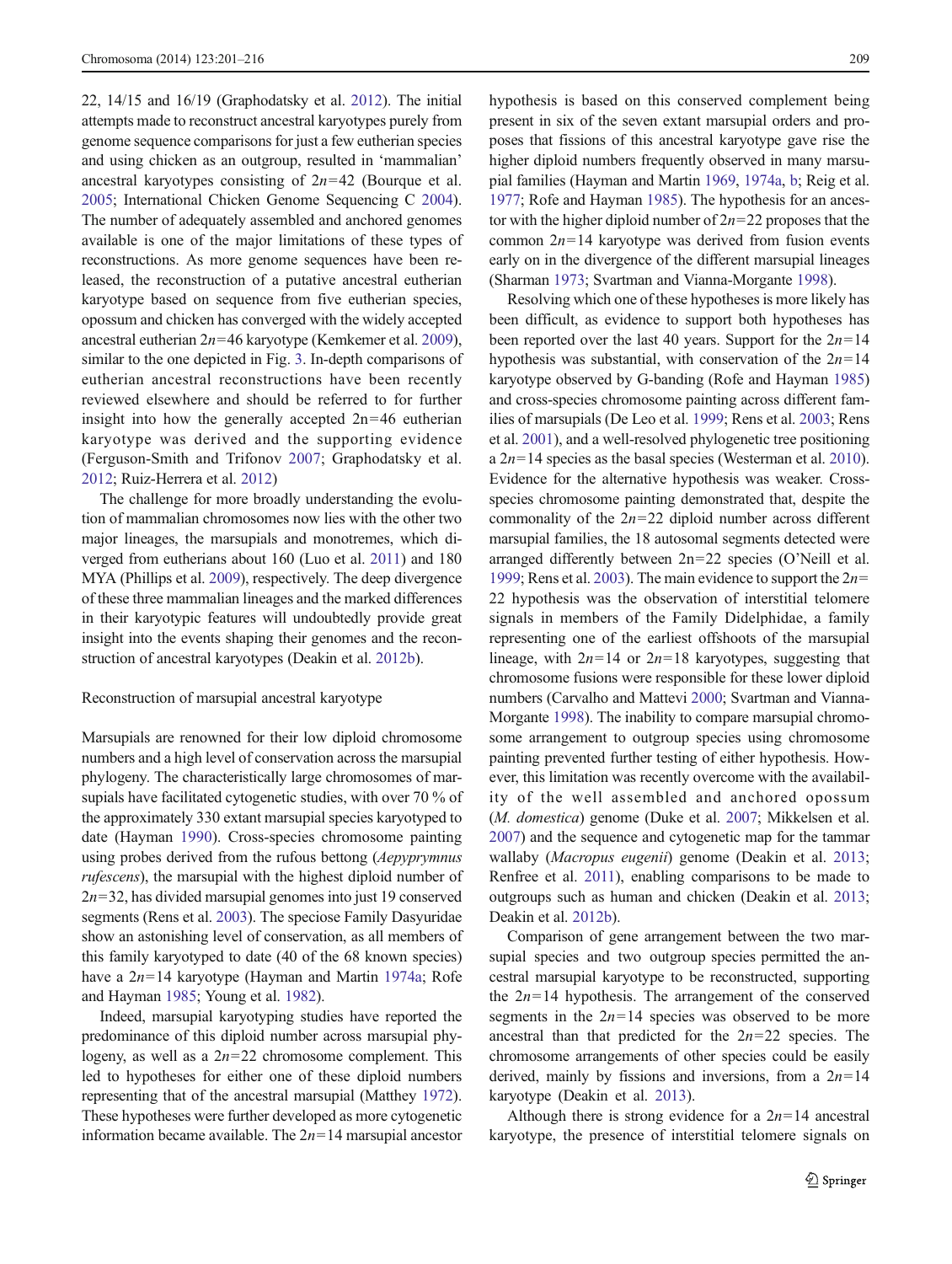<span id="page-9-0"></span>Fig. 3 Predicted ancestral karyotypes for mammals, colourcoded for homology to human chromosomes



M. domestica chromosome still needs to be explained. These signals are thought to be the result of a centric fusion but they may actually represent satellite DNA, as C-banding has shown that these signals coincide with pericentric heterochromatin (Pagnozzi et al. [2002](#page-13-0)). Furthermore, interstitial telomere signals have been observed on marsupial chromosomes that would not have been formed from fusion events from either a  $2n=14$  or  $2n=22$  marsupial ancestor. For example, in the  $2n=14$  fat-tailed dunnart, interstitial telomere signals are observed on chromosome 6 but this chromosome is homologous to an entire chromosome in the  $2n=22$  common opossum and in a predicted  $2n=22$  ancestor. This chromosome, however, appears to have undergone at least a couple of large-scale inversions which could have moved telomeric sequences to an interstitial location (Deakin et al. [2012b\)](#page-12-0). Likewise, an inversion event may have occurred in M. domestica. Information on gene order for more marsupial species, particularly Didelphis marsupialis would help to test this idea.

Marsupial chromosomes, when compared by the broad brushstrokes of chromosome painting, may appear to be well conserved but, like bird chromosomes, they have been prone to intrachromosomal rearrangements. A comparison of the opossum genome assembly with the tammar wallaby gene map (Deakin et al. [2013](#page-12-0); Deakin et al. [2008\)](#page-12-0), consisting of 554 genes, and the devil gene map consisting of 105 (Deakin et al. [2012a\)](#page-12-0) genes, makes it clear that certain chromosomes have undergone extensive rearrangement since these three species

last shared a common ancestor about 80 million years ago. These rearrangements mainly appear to be the result of inversions or a series of inversions, particularly involving conserved segments C1, C2 and C3 (Fig. [4\)](#page-10-0). The 18 conserved segments identified by chromosome painting on marsupial autosomes translated into 76 segments when the tammar wallaby gene map was compared to the opossum genome (Deakin et al. [2013\)](#page-12-0). At this stage, it is unclear how many conserved segments are present when the more lightly mapped devil genome is compared to that of the tammar wallaby or opossum. Mapping of more genes and attempts to improve the genome assembly are currently being carried for more in-depth comparisons.

Analysis of the associations of chromosome segments observed in marsupials and the predicted arrangement in the ancestral marsupial described above, combined with comparisons to the chicken as an outgroup species, has brought us a step closer to deciphering the ancestral karyotype of therian mammals, something that has been difficult to do without the detailed information for more than one marsupial. The predicted ancestral therian karyotype has a  $2n=19$  chromosome complement (Fig. 3), from which the ancestral marsupial karyotype can be derived by fusion events and the ancestral eutherian karyotype derived from inversions, fissions and fusions (Deakin et al. [2013](#page-12-0)). This has brought us a step closer to reconstructing the ancestor of all mammals but which ultimately requires information from monotreme genomes (discussed below).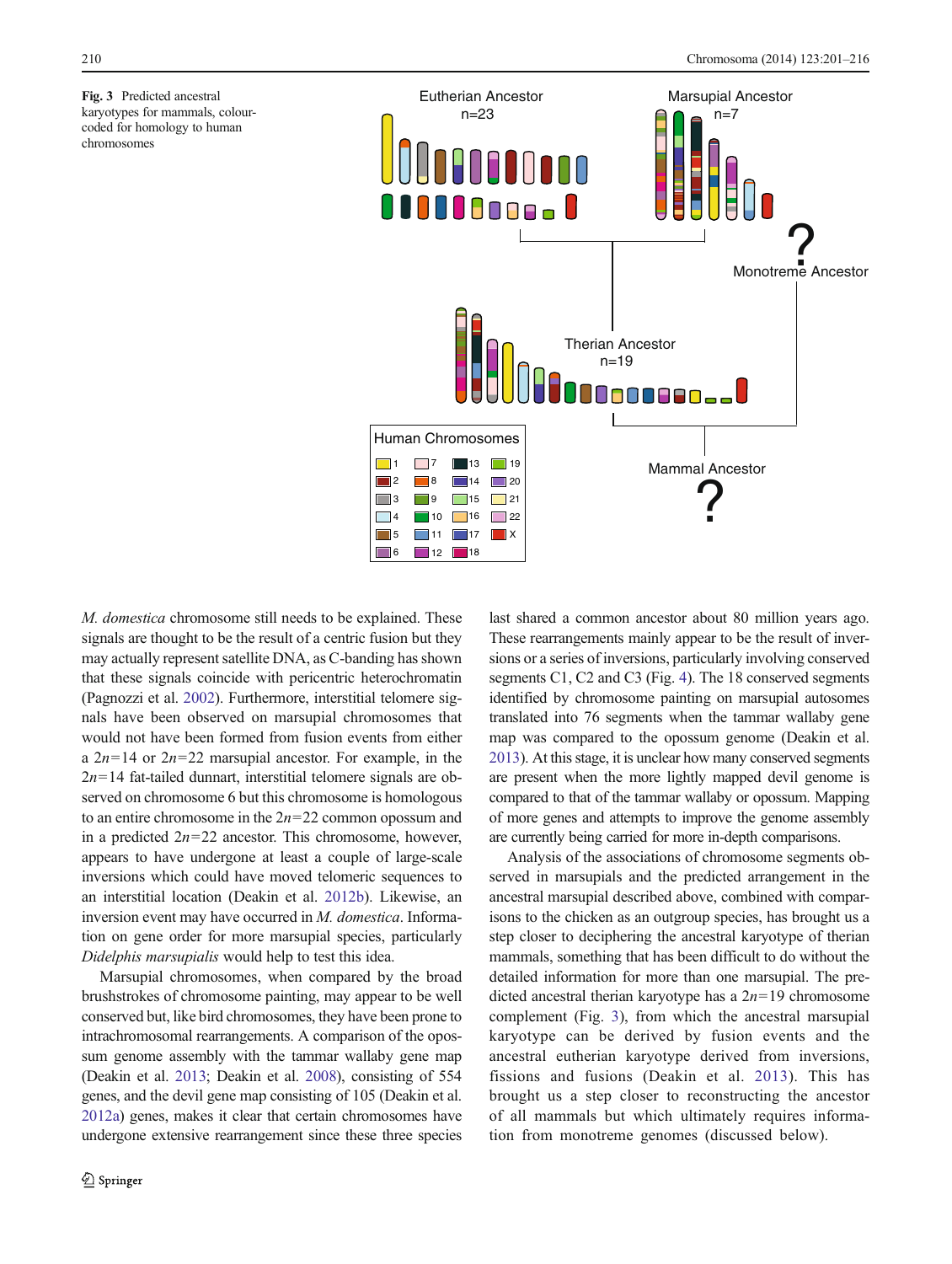#### <span id="page-10-0"></span>X chromosomes of therian mammals

Mammals have an XX/XY sex chromosome system. The X chromosome is well conserved in gene content between marsupials and eutherians, with about two thirds of the eutherian X sharing homology with the X of marsupials (Glas et al. [1999\)](#page-12-0). There has been an addition to the X chromosome in the common ancestor of all eutherians (Graves [1995\)](#page-12-0). With the exception of rodents, gene order is remarkably well conserved amongst eutherians, even between humans and the African elephant (Delgado et al. [2009](#page-12-0)), a representative of the most basal eutherian lineage, the Afrotheria. This is thought to be a consequence of X chromosome inactivation, part of the dosage compensation mechanism to equalize X-borne gene expression between males and females, where rearrangements of the X chromosome may risk disrupting this complex mechanism (Mikkelsen et al. [2007](#page-13-0)). In contrast, gene order is not conserved between marsupials and eutherians or even between different marsupial species (Deakin et al. [2008](#page-12-0)). Although marsupials also inactivate one X chromosome in female somatic cells, the mechanism is quite different from that observed in eutherians mammals (reviewed in Deakin [2013](#page-12-0)) and may be more tolerant of intrachromosomal rearrangements.

#### The challenges presented by monotreme genomes

Monotremes, as the earliest offshoot of the mammalian lineage, occupy an important position in amniote phylogeny for the reconstruction of the karyotype for the therian ancestor and the ancestor to all mammals. This lineage consists of just one species of platypus (Ornithorhynchus anatinus) and four species of echidna. Monotreme karyotypes feature several large chromosomes and a large number of smaller chromosomes that could not be conclusively distinguished by banding patterns (Wrigley and Graves [1988a,](#page-15-0) [b\)](#page-15-0). It was only when chromosome painting with these small chromosomes was carried out that it became clear that some of them represented different X and Y chromosomes (Rens et al. [2004](#page-14-0); Grutzner et al. [2004](#page-12-0)). Astonishingly, these sex chromosomes form an alternating X and Y chain during male meiosis (Grutzner et al. [2004](#page-12-0)), and share no gene content with that of the ancestral therian X chromosome, but instead share homology with the Z chromosome of birds (Veyrunes et al. [2008\)](#page-14-0).

Comparisons between platypus and echidna chromosomes have revealed extensive rearrangement between these species. Chromosome painting has shown that platypus chromosomes 1, 4, 5, 9, 11, 14, 16 and 19 correspond to echidna chromosomes 1, 4, 3, 10, 11, 14, 19 and 22, respectively but all other chromosomes are derived, mainly by Robertsonian fissions and fusions (Rens et al. [2007](#page-14-0)). There are even differences in the composition of the sex chromosomes between platypus



Fig. 4 Comparison of gene arrangement between the tammar wallaby, Tasmanian devil and grey short-tailed opossum for conserved segments C1 to C6. Modified from Deakin et al. [\(2012a](#page-12-0), [b\)](#page-12-0)

and echidna. Male platypuses have five X and five Y chromosomes but the short-beaked echidna (Tachyglossus aculeatus) has five X chromosomes and only four Y chromosomes.  $X_1$ ,  $X_2$  and  $X_3$  are homologous between these two species, however,  $X_4$  in platypus is homologous to echidna chromosome 27 and echidna  $X_5$  shares homology with platypus 12p. Reconstructing the ancestral monotreme genome is difficult given that there are so few species in this lineage and the difference between karyotypes (Deakin et al. [2012b;](#page-12-0) [2013\)](#page-12-0).

To date, monotremes have failed to live up to their potential for aiding in the reconstruction of the therian and mammalian ancestral karyotypes due to several factors. Firstly, as mentioned previously, chromosome paints from other mammalian lineages do not hybridise to monotreme chromosomes (Graphodatsky et al. [2012](#page-12-0)). Secondly, although the platypus genome has been sequenced, only about a fifth of this sequence has been anchored to chromosomes (Warren et al. [2008\)](#page-15-0), preventing the karyotype of the ancestor to all mammals to be reconstructed. This is largely due to abundant repetitive sequences making it challenging to assemble the genome sequence (Warren et al. [2008\)](#page-15-0). Despite this, the platypus genome assembly has provided some evidence for segmental associations (4q/8q, 12qter/22q, 7a/16p, 3/21, 16q/ 19q and 22q12/12q24.3) conserved across the Class Mammalia, but this may not be a complete list of all those that are present (Ruiz-Herrera et al. [2012\)](#page-14-0).

Despite the insufficiencies of the platypus genome assembly, as mentioned previously, a therian ancestral karyotype has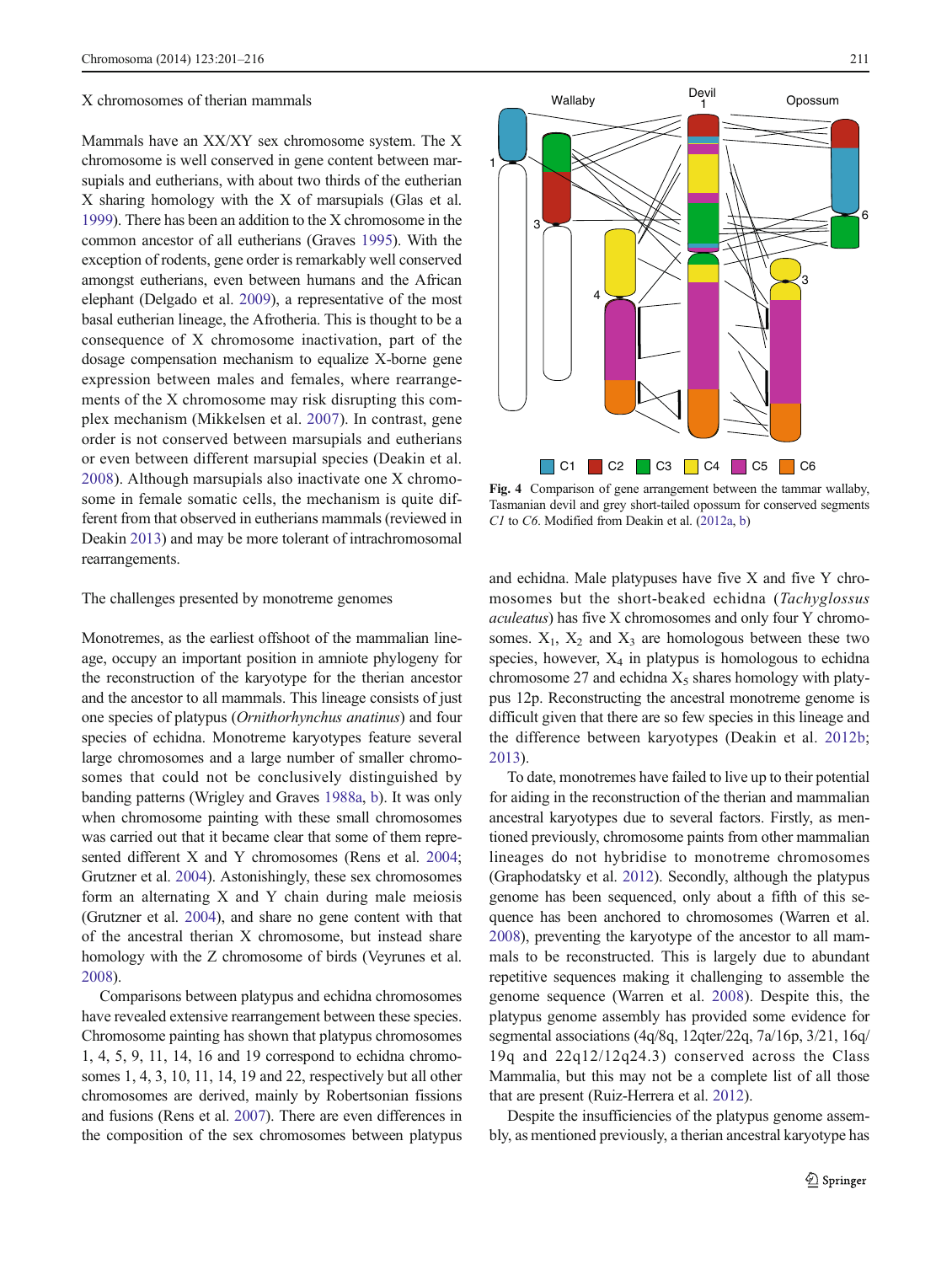<span id="page-11-0"></span>been predicted (Fig. [3](#page-9-0)). This prediction obviously has its limitations and having a well-anchored monotreme genome assembly would have provided a greater degree of confidence in the reconstruction (Deakin et al. [2013](#page-12-0)). Hopefully, continued efforts in monotreme and marsupial genomics will make it possible to test this reconstructed karyotype in the future.

#### Conclusions and future directions

Genome technology is making this an exciting time to be exploring the evolution of amniote genomes. However, it is hoped that data from key species in different amniote lineages will help to either confirm current predicted ancestral chromosome arrangements or provide the much needed insight into their reconstruction. For squamate reptiles, it will be appropriate to develop a denser physical map for P. vitticeps, a species which already has a preliminary physical map, BAC library and whole genome sequence assembly at a draft stage. This will represent a ZW species, while the green anole genome represents an XY squamate lizard. The tuatara genome is currently being sequenced and the development of a physical map would be appropriate for this lone representative of living Sphenodont. Ideally, at least one species from each major reptilian lineage should have a genome map. Whole genome sequence data from some of the representative groups is already available (e.g. python, king cobra, three species of turtle) so it would be sensible to produce maps for these species. Monotremes are situated at a particularly important phylogenetic location. The echidna genome is also currently being sequenced, yet without being anchored to chromosomes, it will be of little value for studies into genome evolution. It is to be hoped that either a physical map will be produced or that the advances in genome sequencing technology will improve monotreme genome assemblies.

An exciting area of research that needs to be further developed in regards to amniote chromosome evolution is the functional relevance of regions conserved as HSBs and the sequence features contributing to chromosomal rearrangements. For instance, large HSBs conserved across eight eutherians, opossum and chicken are enriched in genes important for development, particularly of the central nervous system and have most likely been conserved as a block to avoid disrupting the important combinations of genes and regulatory elements. In contrast, evolutionary breakpoint regions (EBRs) are commonly enriched for genes related to an organism's response to external stimuli (Larkin et al. [2009\)](#page-13-0). This also highlights the critical requirement of more anchored amniote genome assemblies for ultimately determining the consequence of chromosomal rearrangements on gene regulation and function that have led to the major phenotypic differences between the different amniote lineages.

Acknowledgments JED and TE are supported by Australian Research Council Future Fellowships (FT100100241 and FT110100733).

Open Access This article is distributed under the terms of the Creative Commons Attribution License which permits any use, distribution, and reproduction in any medium, provided the original author(s) and the source are credited.

#### References

- Adolfsson S, Ellegren H (2013) Lack of dosage compensation accompanies the arrested stage of sex chromosome evolution in ostriches. Mol Biol Evol 30(4):806–810. doi[:10.1093/molbev/mst009](http://dx.doi.org/10.1093/molbev/mst009)
- Alfoldi J, Di Palma F, Grabherr M, Williams C, Kong L, Mauceli E et al (2011) The genome of the green anole lizard and a comparative analysis with birds and mammals. Nature 477(7366):587–591. doi: [10.1038/nature10390](http://dx.doi.org/10.1038/nature10390)
- Axelsson E, Webster MT, Smith NG, Burt DW, Ellegren H (2005) Comparison of the chicken and turkey genomes reveals a higher rate of nucleotide divergence on microchromosomes than macrochromosomes. Genome Res 15(1):120–125. doi[:10.1101/gr.](http://dx.doi.org/10.1101/gr.3021305) [3021305](http://dx.doi.org/10.1101/gr.3021305)
- Bourque G, Zdobnov EM, Bork P, Pevzner PA, Tesler G (2005) Comparative architectures of mammalian and chicken genomes reveal highly variable rates of genomic rearrangements across different lineages. Genome Res 15(1):98–110. doi[:10.1101/](http://dx.doi.org/10.1101/gr.3002305) [gr.3002305](http://dx.doi.org/10.1101/gr.3002305)
- Burt DW (2002) Origin and evolution of avian microchromosomes. Cytogenet Genome Res 96(1–4):97–112. doi:[10.1093/molbev/](http://dx.doi.org/10.1093/molbev/mst009) [mst009](http://dx.doi.org/10.1093/molbev/mst009)
- Carvalho BD, Mattevi MS (2000) (T2AG3)n telomeric sequence hybridization suggestive of centric fusion in karyotype marsupials evolution. Genetica 108(3):205–210
- Castoe TA, de Koning AP, Hall KT, Card DC, Schield DR, Fujita MK et al (2013) The Burmese python genome reveals the molecular basis for extreme adaptation in snakes. Proc Natl Acad Sci U S A 110(51):20645–20650. doi[:10.1073/pnas.1314475110](http://dx.doi.org/10.1073/pnas.1314475110)
- Chen N, Bellott DW, Page DC, Clark AG (2012) Identification of avian W-linked contigs by short-read sequencing. BMC Genomics 13: 183. doi[:10.1186/1471-2164-13-183](http://dx.doi.org/10.1186/1471-2164-13-183)
- Christidis L (1990) Animal cytogenetics 4: Chordata 3 B: Aves. Gebruder Borntraeger, Berlin
- Cohen MM, Gans C (1970) The chromosomes of the order Crocodilia. Cytogenetics 9(2):81–105
- Dalloul RA, Long JA, Zimin AV, Aslam L, Beal K, Blomberg Le A et al. (2010) Multi-platform next-generation sequencing of the domestic turkey (Meleagris gallopavo): genome assembly and analysis. PLoS Biol 8 (9). doi[:10.1371/journal.pbio.1000475](http://dx.doi.org/10.1371/journal.pbio.1000475)
- De Leo AA, Guedelha N, Toder R, Voullaire L, Ferguson-Smith MA, O'Brien PC, Graves JA (1999) Comparative chromosome painting between marsupial orders: relationships with a  $2n=14$  ancestral marsupial karyotype. Chromosom Res 7(7):509–517
- de Oliveira EH, Habermann FA, Lacerda O, Sbalqueiro IJ, Wienberg J, Muller S (2005) Chromosome reshuffling in birds of prey: the karyotype of the world's largest eagle (Harpy eagle, Harpia harpyja) compared to that of the chicken (Gallus gallus). Chromosoma 114(5):338–343. doi:[10.1007/s00412-005-0009-5](http://dx.doi.org/10.1007/s00412-005-0009-5)
- de Oliveira EH, de Moura SP, dos Anjos LJ, Nagamachi CY, Pieczarka JC, O'Brien PC, Ferguson-Smith MA (2008) Comparative chromosome painting between chicken and spectacled owl (Pulsatrix perspicillata): implications for chromosomal evolution in the Strigidae (Aves, Strigiformes). Cytogenet Genome Res 122(2): 157–162. doi[:10.1159/000163093](http://dx.doi.org/10.1159/000163093)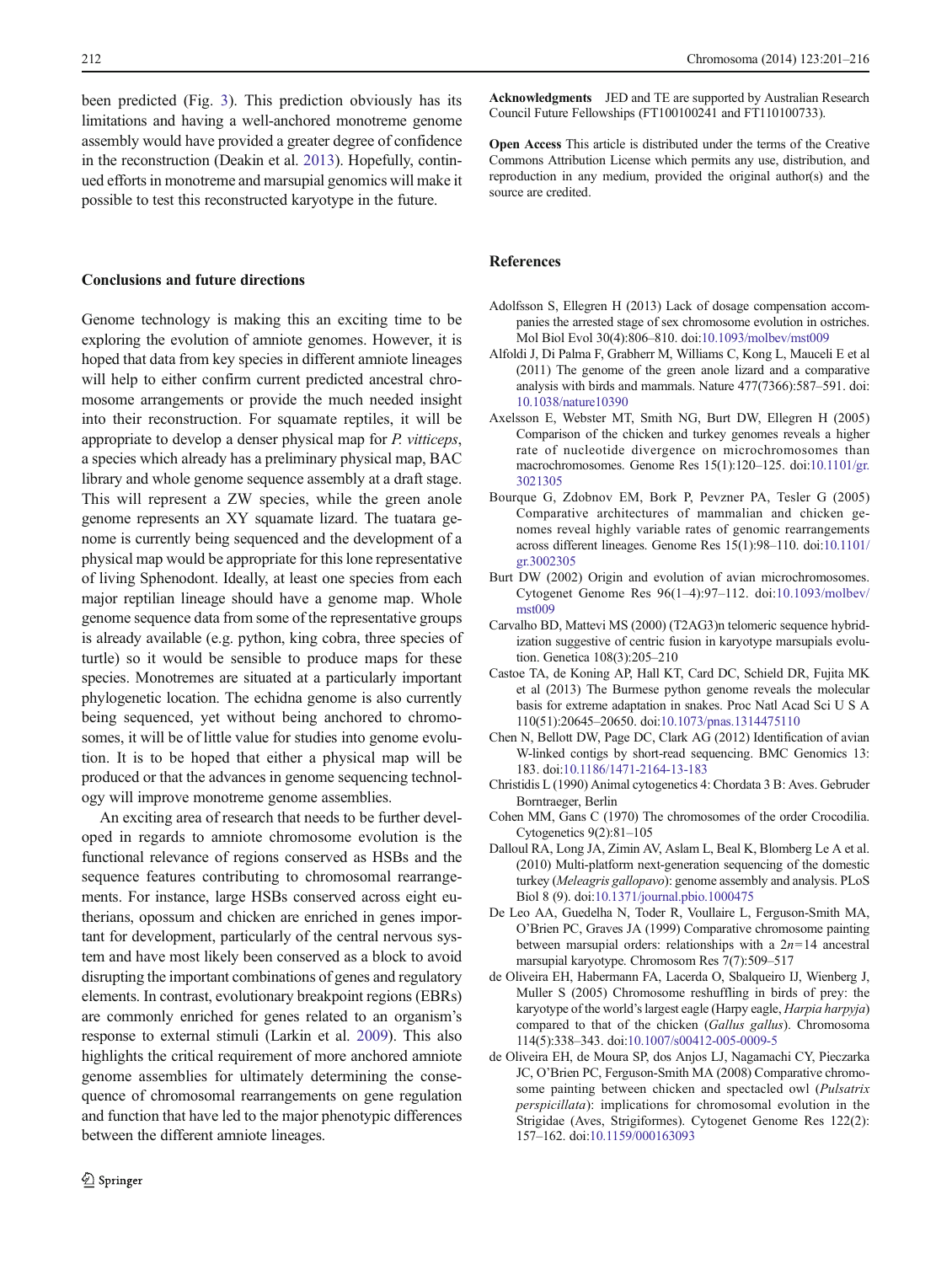- <span id="page-12-0"></span>Deakin JE (2013) Marsupial X chromosome inactivation: past, present and future. Aust J Zool 61(1):13–23. doi[:10.1071/Zo12113](http://dx.doi.org/10.1071/Zo12113)
- Deakin JE, Koina E, Waters PD, Doherty R, Patel VS, Delbridge ML, Dobson B, Fong J, Hu Y, van den Hurk C, Pask AJ, Shaw G, Smith C, Thompson K, Wakefield MJ, Yu H, Renfree MB, Graves JA (2008) Physical map of two tammar wallaby chromosomes: a strategy for mapping in non-model mammals. Chromosom Res 16(8): 1159–1175. doi:[10.1007/s10577-008-1266-y](http://dx.doi.org/10.1007/s10577-008-1266-y)
- Deakin JE, Bender HS, Pearse AM, Rens W, O'Brien PC, Ferguson-Smith MA, Cheng Y, Morris K, Taylor R, Stuart A, Belov K, Amemiya CT, Murchison EP, Papenfuss AT, Graves JA (2012a) Genomic restructuring in the Tasmanian devil facial tumour: chromosome painting and gene mapping provide clues to evolution of a transmissible tumour. PLoS Genet 8(2):e1002483. doi[:10.1371/](http://dx.doi.org/10.1371/journal.pgen.1002483) [journal.pgen.1002483](http://dx.doi.org/10.1371/journal.pgen.1002483)
- Deakin JE, Graves JA, Rens W (2012b) The evolution of marsupial and monotreme chromosomes. Cytogenet Genome Res 137(2–4):113– 129. doi[:10.1159/000339433](http://dx.doi.org/10.1159/000339433)
- Deakin JE, Delbridge ML, Koina E, Harley N, Alsop AE, Wang C, Patel VS, Graves JA (2013) Reconstruction of the ancestral marsupial karyotype from comparative gene maps. BMC Evol Biol 13:258. doi:[10.1186/1471-2148-13-258](http://dx.doi.org/10.1186/1471-2148-13-258)
- Delgado CL, Waters PD, Gilbert C, Robinson TJ, Graves JA (2009) Physical mapping of the elephant X chromosome: conservation of gene order over 105 million years. Chromosom Res 17(7):917–926. doi:[10.1007/s10577-009-9079-1](http://dx.doi.org/10.1007/s10577-009-9079-1)
- Derjusheva S, Kurganova A, Habermann F, Gaginskaya E (2004) High chromosome conservation detected by comparative chromosome painting in chicken, pigeon and passerine birds. Chromosom Res 12(7):715–723. doi:[10.1023/B:CHRO.0000045779.50641.00](http://dx.doi.org/10.1023/B:CHRO.0000045779.50641.00)
- Duke SE, Samollow PB, Mauceli E, Lindblad-Toh K, Breen M (2007) Integrated cytogenetic BAC map of the genome of the gray, shorttailed opossum, Monodelphis domestica. Chromosom Res 15(3): 361–370. doi[:10.1007/s10577-007-1131-4](http://dx.doi.org/10.1007/s10577-007-1131-4)
- Ellegren H (2010) Evolutionary stasis: the stable chromosomes of birds. Trends Ecol Evol 25(5):283–291. doi[:10.1016/j.tree.2009.12.004](http://dx.doi.org/10.1016/j.tree.2009.12.004)
- Ellegren H, Smeds L, Burri R, Olason PI, Backstrom N, Kawakami T, Kunstner A, Makinen H, Nadachowska-Brzyska K, Qvarnstrom A, Uebbing S, Wolf JB (2012) The genomic landscape of species divergence in Ficedula flycatchers. Nature 491(7426):756–760. doi:[10.1038/nature11584](http://dx.doi.org/10.1038/nature11584)
- Ezaz T, Quinn AE, Miura I, Sarre SD, Georges A, Marshall Graves JA (2005) The dragon lizard Pogona vitticeps has ZZ/ZW micro-sex chromosomes. Chromosom Res 13(8):763–776. doi[:10.1007/](http://dx.doi.org/10.1007/s10577-005-1010-9) [s10577-005-1010-9](http://dx.doi.org/10.1007/s10577-005-1010-9)
- Ezaz T, Moritz B, Waters P, Marshall Graves JA, Georges A, Sarre SD (2009a) The ZW sex microchromosomes of an Australian dragon lizard share no homology with those of other reptiles or birds. Chromosom Res 17(8):965–973. doi[:10.1007/s10577-009-9102-6](http://dx.doi.org/10.1007/s10577-009-9102-6)
- Ezaz T, Quinn AE, Sarre SD, O'Meally D, Georges A, Graves JA (2009b) Molecular marker suggests rapid changes of sex-determining mechanisms in Australian dragon lizards. Chromosom Res 17(1):91–98. doi:[10.1007/s10577-008-9019-5](http://dx.doi.org/10.1007/s10577-008-9019-5)
- Ezaz T, Azad B, OM D, Young MJ, Matsubara K, Edwards MJ, Zhang X, Holleley CE, Deakin JE, Marshall Graves JA, Georges A, Edwards SV, Sarre SD (2013) Sequence and gene content of a large fragment of a lizard sex chromosome and evaluation of candidate sex differentiating gene R-spondin 1. BMC Genomics 14(1):899
- Ferguson-Smith MA, Trifonov V (2007) Mammalian karyotype evolution. Nat Rev Genet 8(12):950–962. doi[:10.1038/nrg2199](http://dx.doi.org/10.1038/nrg2199)
- Fillon V, Vignoles M, Crooijmans RP, Groenen MA, Zoorob R, Vignal A (2007) FISH mapping of 57 BAC clones reveals strong conservation of synteny between Galliformes and Anseriformes. Anim Genet 38(3):303–307. doi:[10.1111/j.1365-2052.2007.01578.x](http://dx.doi.org/10.1111/j.1365-2052.2007.01578.x)
- Giovannotti M, Caputo V, O'Brien PC, Lovell FL, Trifonov V, Cerioni PN, Olmo E, Ferguson-Smith MA, Rens W (2009) Skinks (Reptilia:

Scincidae) have highly conserved karyotypes as revealed by chromosome painting. Cytogenet Genome Res 127(2–4):224–231. doi: [10.1159/000295002](http://dx.doi.org/10.1159/000295002)

- Glas R, Marshall Graves JA, Toder R, Ferguson-Smith M, O'Brien PC (1999) Cross-species chromosome painting between human and marsupial directly demonstrates the ancient region of the mammalian X. Mamm Genome 10(11):1115–1116
- Graphodatsky A, Ferguson-Smith MA, Stanyon R (2012) A short introduction to cytogenetic studies in mammals with reference to the present volume. Cytogenet Genome Res 137(2–4):83–96. doi[:10.](http://dx.doi.org/10.1159/000341502) [1159/000341502](http://dx.doi.org/10.1159/000341502)
- Graves JA (1995) The evolution of mammalian sex chromosomes and the origin of sex determining genes. Philos Trans R Soc Lond B Biol Sci 350(1333):305–311. doi[:10.1098/rstb.1995.0166,](http://dx.doi.org/10.1098/rstb.1995.0166) discussion 311– 302
- Griffin DK, Haberman F, Masabanda J, O'Brien P, Bagga M, Sazanov A, Smith J, Burt DW, Ferguson-Smith M, Wienberg J (1999) Microand macrochromosome paints generated by flow cytometry and microdissection: tools for mapping the chicken genome. Cytogenet Cell Genet 87(3–4):278–281
- Griffin DK, Robertson LB, Tempest HG, Skinner BM (2007) The evolution of the avian genome as revealed by comparative molecular cytogenetics. Cytogenet Genome Res 117(1–4):64–77. doi[:10.1159/](http://dx.doi.org/10.1159/000103166) [000103166](http://dx.doi.org/10.1159/000103166)
- Griffin DK, Robertson LB, Tempest HG, Vignal A, Fillon V, Crooijmans RP, Groenen MA, Deryusheva S, Gaginskaya E, Carre W, Waddington D, Talbot R, Volker M, Masabanda JS, Burt DW (2008) Whole genome comparative studies between chicken and turkey and their implications for avian genome evolution. BMC Genomics 9:168. doi[:10.1186/1471-2164-9-168](http://dx.doi.org/10.1186/1471-2164-9-168)
- Grutzner F, Zend-Ajusch E, Stout K, Munsche S, Niveleau A, Nanda I, Schmid M, Haaf T (2001) Chicken microchromosomes are hypermethylated and can be identified by specific painting probes. Cytogenet Cell Genet 93(3–4):265–269
- Grutzner F, Rens W, Tsend-Ayush E, El-Mogharbel N, O'Brien PC, Jones RC, Ferguson-Smith MA, Marshall Graves JA (2004) In the platypus a meiotic chain of ten sex chromosomes shares genes with the bird Z and mammal X chromosomes. Nature 432(7019):913–917. doi:[10.1038/nature03021](http://dx.doi.org/10.1038/nature03021)
- Hansmann T, Nanda I, Volobouev V, Yang F, Schartl M, Haaf T, Schmid M (2009) Cross-species chromosome painting corroborates microchromosome fusion during karyotype evolution of birds. Cytogenet Genome Res 126(3):281–304. doi:[10.1159/](http://dx.doi.org/10.1159/000251965) [000251965](http://dx.doi.org/10.1159/000251965)
- Hayman DL (1990) Marsupial cytogenetics. Aust J Zool 37(2–4):331– 349
- Hayman DL, Martin PG (1969) Cytogenetics of marsupials. In: Benirschke K (ed) Comparative mammalian cytogenetics. Springer, New York, pp 191–217
- Hayman DL, Martin PG (1974a) Mammalia I: Monotremata and Marsupialia. In: John B (ed) Animal cytogenetics, vol 4: Chordata 4. Gebruder Borntraeger, Berlin and Stuttgart
- Hayman DL, Martin PG (1974b) Marsupial cytogenetics. Gebruder Borntraeger, Berlin
- Huang Y, Li Y, Burt DW, Chen H, Zhang Y, Qian W et al (2013) The duck genome and transcriptome provide insight into an avian influenza virus reservoir species. Nat Genet 45(7):776–783. doi:[10.1038/ng.](http://dx.doi.org/10.1038/ng.2657) [2657](http://dx.doi.org/10.1038/ng.2657)
- International Chicken Genome Sequencing C (2004) Sequence and comparative analysis of the chicken genome provide unique perspectives on vertebrate evolution. Nature 432(7018):695–716. doi[:10.1038/](http://dx.doi.org/10.1038/nature03154) [nature03154](http://dx.doi.org/10.1038/nature03154)
- Jauch A, Wienberg J, Stanyon R, Arnold N, Tofanelli S, Ishida T, Cremer T (1992) Reconstruction of genomic rearrangements in great apes and gibbons by chromosome painting. Proc Natl Acad Sci U S A 89(18):8611–8615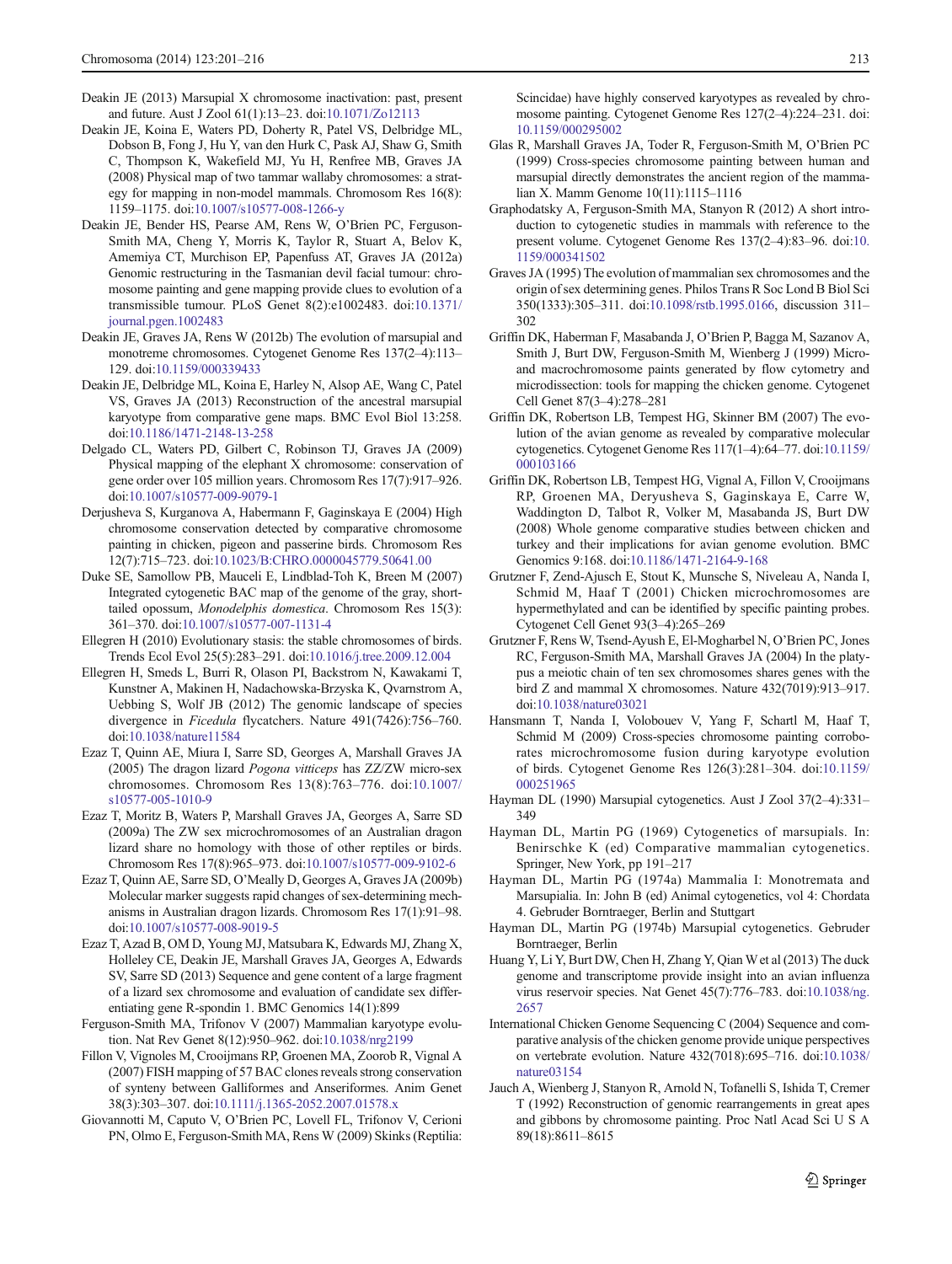- <span id="page-13-0"></span>Kasai F, O'Brien PC, Martin S, Ferguson-Smith MA (2012) Extensive homology of chicken macrochromosomes in the karyotypes of Trachemys scripta elegans and Crocodylus niloticus revealed by chromosome painting despite long divergence times. Cytogenet Genome Res 136(4):303–307. doi: [10.1159/000338111](http://dx.doi.org/10.1159/000338111)
- Kawagoshi T, Nishida C, Matsuda Y (2012) The origin and differentiation process of X and Y chromosomes of the black marsh turtle (Siebenrockiella crassicollis, Geoemydidae, Testudines). Chromosom Res 20(1):95–110. doi[:10.1007/s10577-011-9267-7](http://dx.doi.org/10.1007/s10577-011-9267-7)
- Kawai A, Ishijima J, Nishida C, Kosaka A, Ota H, Kohno S, Matsuda Y (2009) The ZW sex chromosomes of Gekko hokouensis (Gekkonidae, Squamata) represent highly conserved homology with those of avian species. Chromosoma 118(1):43–51. doi[:10.1007/](http://dx.doi.org/10.1007/s00412-008-0176-2) [s00412-008-0176-2](http://dx.doi.org/10.1007/s00412-008-0176-2)
- Kayang BB, Fillon V, Inoue-Murayama M, Miwa M, Leroux S, Feve K, Monvoisin JL, Pitel F, Vignoles M, Mouilhayrat C, Beaumont C, Ito S, Minvielle F, Vignal A (2006) Integrated maps in quail (Coturnix japonica) confirm the high degree of synteny conservation with chicken (Gallus gallus) despite 35 million years of divergence. BMC Genomics 7:101. doi[:10.1186/1471-2164-7-101](http://dx.doi.org/10.1186/1471-2164-7-101)
- Kemkemer C, Kohn M, Cooper DN, Froenicke L, Hogel J, Hameister H, Kehrer-Sawatzki H (2009) Gene synteny comparisons between different vertebrates provide new insights into breakage and fusion events during mammalian karyotype evolution. BMC Evol Biol 9: 84. doi[:10.1186/1471-2148-9-84](http://dx.doi.org/10.1186/1471-2148-9-84)
- Larkin DM, Pape G, Donthu R, Auvil L, Welge M, Lewin HA (2009) Breakpoint regions and homologous synteny blocks in chromosomes have different evolutionary histories. Genome Res 19(5): 770–777. doi[:10.1101/gr.086546.108](http://dx.doi.org/10.1101/gr.086546.108)
- Lewin HA, Larkin DM, Pontius J, O'Brien SJ (2009) Every genome sequence needs a good map. Genome Res 19(11):1925–1928. doi: [10.1101/gr.094557.109](http://dx.doi.org/10.1101/gr.094557.109)
- Luo ZX, Yuan CX, Meng QJ, Ji Q (2011) A Jurassic eutherian mammal and divergence of marsupials and placentals. Nature 476(7361): 442–445. doi[:10.1038/nature10291](http://dx.doi.org/10.1038/nature10291)
- Matsubara K, Tarui H, Toriba M, Yamada K, Nishida-Umehara C, Agata K, Matsuda Y (2006) Evidence for different origin of sex chromosomes in snakes, birds, and mammals and step-wise differentiation of snake sex chromosomes. Proc Natl Acad Sci U S A 103(48): 18190–18195
- Matsubara K, Kuraku S, Tarui H, Nishimura O, Nishida C, Agata K, Kumazawa Y, Matsuda Y (2012) Intra-genomic GC heterogeneity in sauropsids: evolutionary insights from cDNA mapping and GC(3) profiling in snake. BMC Genomics 13:604. doi[:10.1186/](http://dx.doi.org/10.1186/1471-2164-13-604) [1471-2164-13-604](http://dx.doi.org/10.1186/1471-2164-13-604)
- Matsuda Y, Nishida-Umehara C, Tarui H, Kuroiwa A, Yamada K, Isobe T, Ando J, Fujiwara A, Hirao Y, Nishimura O, Ishijima J, Hayashi A, Saito T, Murakami T, Murakami Y, Kuratani S, Agata K (2005) Highly conserved linkage homology between birds and turtles: bird and turtle chromosomes are precise counterparts of each other. Chromosom Res 13(6):601–615. doi[:10.1007/s10577-005-0986-5](http://dx.doi.org/10.1007/s10577-005-0986-5)
- Matthey R (1949) Les chromosomes des vertebrees. Rouge, Lucerne
- Matthey R (1972) The chromosome formulae of eutherian mammals. In: Chiarelli R, Cappanna E (eds) Cytotaxonomy and vertebrate evolution. Academic, London, pp 531–553
- Mengden GA, Stock AD (1980) Chromosomal Evolution in Serpentes a Comparison of Chromosome-G and Chromosome-C Banding-Patterns of Some Colubrid and Boid Genera. Chromosoma 79(1): 53–64. doi:[10.1007/Bf00328472](http://dx.doi.org/10.1007/Bf00328472)
- Mikkelsen TS, Wakefield MJ, Aken B, Amemiya CT, Chang JL, Duke S et al (2007) Genome of the marsupial Monodelphis domestica reveals innovation in non-coding sequences. Nature 447(7141): 167–177. doi[:10.1038/nature05805](http://dx.doi.org/10.1038/nature05805)
- Nanda I, Karl E, Griffin DK, Schartl M, Schmid M (2007) Chromosome repatterning in three representative parrots (Psittaciformes) inferred

from comparative chromosome painting. Cytogenet Genome Res 117(1–4):43–53. doi:[10.1159/000103164](http://dx.doi.org/10.1159/000103164)

- Nanda I, Benisch P, Fetting D, Haaf T, Schmid M (2011) Synteny conservation of chicken macrochromosomes 1–10 in different avian lineages revealed by cross-species chromosome painting. Cytogenet Genome Res 132(3):165–181. doi:[10.1159/000322358](http://dx.doi.org/10.1159/000322358)
- Nie W, O'Brien PC, Ng BL, Fu B, Volobouev V, Carter NP, Ferguson-Smith MA, Yang F (2009) Avian comparative genomics: reciprocal chromosome painting between domestic chicken (Gallus gallus) and the stone curlew (Burhinus oedicnemus, Charadriiformes)—an atypical species with low diploid number. Chromosom Res 17(1): 99–113. doi:[10.1007/s10577-009-9021-6](http://dx.doi.org/10.1007/s10577-009-9021-6)
- Nishida C, Ishijima J, Kosaka A, Tanabe H, Habermann FA, Griffin DK, Matsuda Y (2008) Characterization of chromosome structures of Falconinae (Falconidae, Falconiformes, Aves) by chromosome painting and delineation of chromosome rearrangements during their differentiation. Chromosom Res 16(1):171–181. doi[:10.1007/](http://dx.doi.org/10.1007/s10577-007-1210-6) [s10577-007-1210-6](http://dx.doi.org/10.1007/s10577-007-1210-6)
- Nishida C, Ishijima J, Ishishita S, Yamada K, Griffin DK, Yamazaki T, Matsuda Y (2013) Karyotype reorganization with conserved genomic compartmentalization in dot-shaped microchromosomes in the Japanese mountain hawk-eagle (Nisaetus nipalensis orientalis, Accipitridae). Cytogenet Genome Res 141(4):284–294. doi:[10.](http://dx.doi.org/10.1159/000352067) [1159/000352067](http://dx.doi.org/10.1159/000352067)
- Nishida-Umehara C, Tsuda Y, Ishijima J, Ando J, Fujiwara A, Matsuda Y, Griffin DK (2007) The molecular basis of chromosome orthologies and sex chromosomal differentiation in palaeognathous birds. Chromosom Res 15(6):721–734. doi:[10.1007/s10577-007-1157-7](http://dx.doi.org/10.1007/s10577-007-1157-7)
- O'Brien SJ, Menninger JC, Nash WG (2006) Atlas of mammalian chromosomes. Wiley, New York
- Oleksyk TK, Pombert JF, Siu D, Mazo-Vargas A, Ramos B, Guiblet W, Afanador Y, Ruiz-Rodriguez CT, Nickerson ML, Logue DM, Dean M, Figueroa L, Valentin R, Martinez-Cruzado JC (2012) A locally funded Puerto Rican parrot (Amazona vittata) genome sequencing project increases avian data and advances young researcher education. Gigascience 1(1):14. doi[:10.1186/2047-217X-1-14](http://dx.doi.org/10.1186/2047-217X-1-14)
- Olmo E (2008) Trends in the evolution of reptilian chromosomes. Integr Comp Biol 48(4):486–493. doi:[10.1093/icb/icn049](http://dx.doi.org/10.1093/icb/icn049)
- Olmo E, Signorino G (2005) Chromorep: a reptiles chromosomes database. <http://chromorep.univpm.it/>. Accessed December 2013
- O'Meally D, Miller H, Patel HR, Graves JA, Ezaz T (2009) The first cytogenetic map of the tuatara, Sphenodon punctatus. Cytogenet Genome Res 127(2–4):213–223. doi[:10.1159/000300099](http://dx.doi.org/10.1159/000300099)
- O'Meally D, Patel HR, Stiglec R, Sarre SD, Georges A, Marshall Graves JA, Ezaz T (2010) Non-homologous sex chromosomes of birds and snakes share repetitive sequences. Chromosom Res 18(7):787–800. doi:[10.1007/s10577-010-9152-9](http://dx.doi.org/10.1007/s10577-010-9152-9)
- O'Neill RJ, Eldridge MD, Toder R, Ferguson-Smith MA, O'Brien PC, Graves JA (1999) Chromosome evolution in kangaroos (Marsupialia: Macropodidae): cross species chromosome painting between the tammar wallaby and rock wallaby spp. with the  $2n=22$  ancestral macropodid karyotype. Genome 42(3):525–530
- Pagnozzi JM, Ditchfield AD, Yonenaga-Yassuda Y (2002) Mapping the distribution of the interstitial telomeric (TTAGGG)n sequences in eight species of Brazilian marsupials (Didelphidae) by FISH and the correlation with constitutive heterochromatin. Do ITS represent evidence for fusion events in American marsupials? Cytogenet Genome Res 98(4):278–284. doi:[10.1159/000071049](http://dx.doi.org/10.1159/000071049)
- Phillips MJ, Bennett TH, Lee MS (2009) Molecules, morphology, and ecology indicate a recent, amphibious ancestry for echidnas. Proc Natl Acad Sci U S A 106(40):17089–17094. doi[:10.1073/pnas.](http://dx.doi.org/10.1073/pnas.0904649106) [0904649106](http://dx.doi.org/10.1073/pnas.0904649106)
- Pigozzi MI, Solari AJ (1997) Extreme axial equalization and wide distribution of recombination nodules in the primitive ZW pair of Rhea americana (Aves, Ratitae). Chromosom Res 5(6):421–428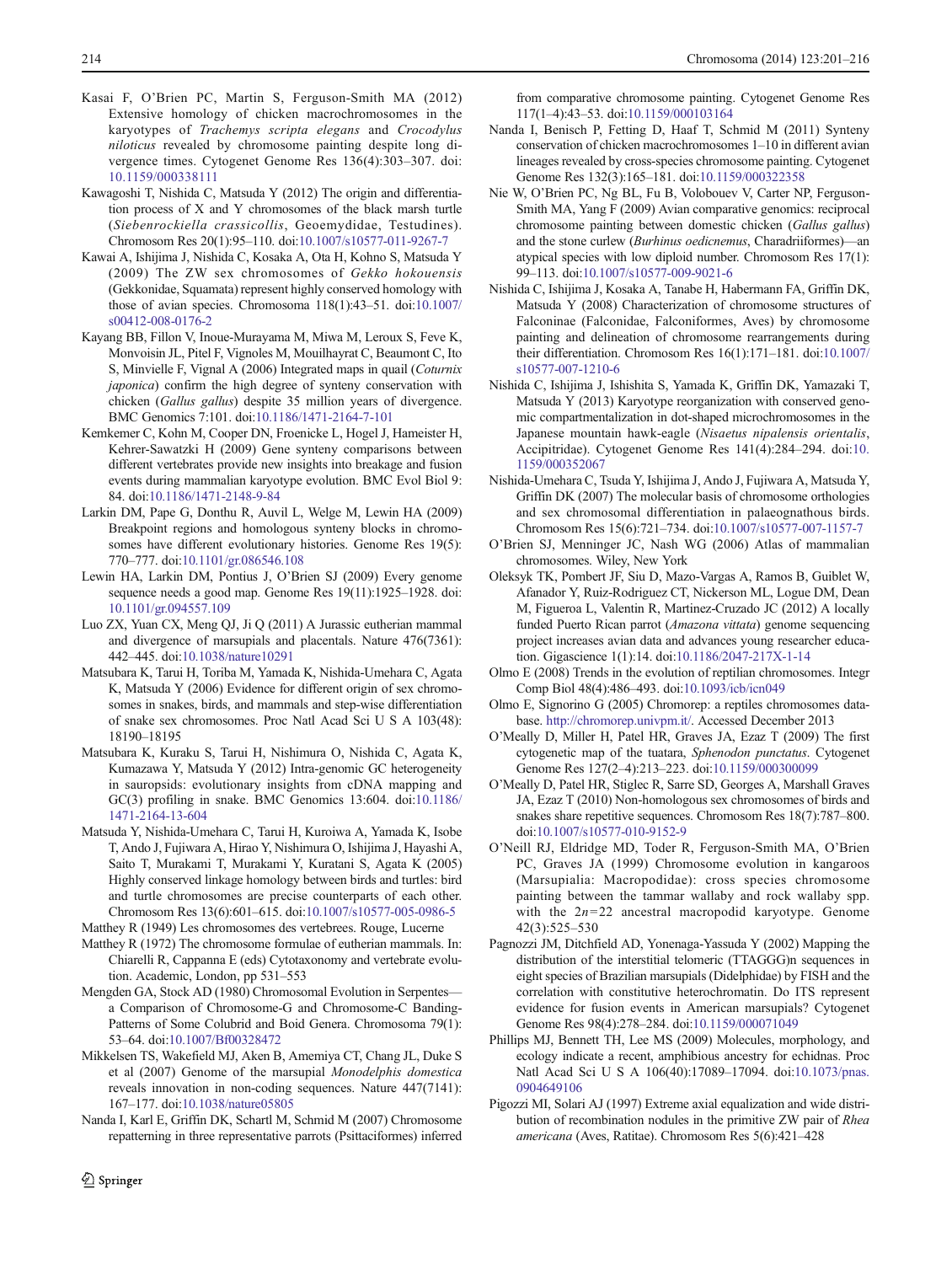- <span id="page-14-0"></span>Pokorna M, Giovannotti M, Kratochvil L, Kasai F, Trifonov VA, O'Brien PC, Caputo V, Olmo E, Ferguson-Smith MA, Rens W (2011) Strong conservation of the bird Z chromosome in reptilian genomes is revealed by comparative painting despite 275 million years divergence. Chromosoma 120(5):455–468. doi:[10.1007/s00412-011-](http://dx.doi.org/10.1007/s00412-011-0322-0) [0322-0](http://dx.doi.org/10.1007/s00412-011-0322-0)
- Pokorna M, Giovannotti M, Kratochvil L, Caputo V, Olmo E, Ferguson-Smith MA, Rens W (2012) Conservation of chromosomes syntenic with avian autosomes in squamate reptiles revealed by comparative chromosome painting. Chromosoma 121(4):409–418. doi[:10.1007/](http://dx.doi.org/10.1007/s00412-012-0371-z) [s00412-012-0371-z](http://dx.doi.org/10.1007/s00412-012-0371-z)
- Rands CM, Darling A, Fujita M, Kong L, Webster MT, Clabaut C, Emes RD, Heger A, Meader S, Hawkins MB, Eisen MB, Teiling C, Affourtit J, Boese B, Grant PR, Grant BR, Eisen JA, Abzhanov A, Ponting CP (2013) Insights into the evolution of Darwin's finches from comparative analysis of the Geospiza magnirostris genome sequence. BMC Genomics 14:95. doi[:10.1186/1471-2164-14-95](http://dx.doi.org/10.1186/1471-2164-14-95)
- Reig OA, Gardner AL, Bianchi NO, Patton JL (1977) The chromosomes of the Didelphidae (Marsupialia) and their evolutionary significance. Biol J Linn Soc 9:191–216
- Renfree MB, Papenfuss AT, Deakin JE, Lindsay J, Heider T, Belov K et al (2011) Genome sequence of an Australian kangaroo, Macropus eugenii, provides insight into the evolution of mammalian reproduction and development. Genome Biol 12(8):R81. doi[:10.1186/gb-](http://dx.doi.org/10.1186/gb-2011-12-8-r81)[2011-12-8-r81](http://dx.doi.org/10.1186/gb-2011-12-8-r81)
- Rens W, O'Brien PC, Yang F, Solanky N, Perelman P, Graphodatsky AS, Ferguson MW, Svartman M, De Leo AA, Graves JA, Ferguson-Smith MA (2001) Karyotype relationships between distantly related marsupials from South America and Australia. Chromosom Res 9(4):301–308
- Rens W, O'Brien PC, Fairclough H, Harman L, Graves JA, Ferguson-Smith MA (2003) Reversal and convergence in marsupial chromosome evolution. Cytogenet Genome Res 102(1–4):282–290. doi:[10.](http://dx.doi.org/10.1159/000075764) [1159/000075764](http://dx.doi.org/10.1159/000075764)
- Rens W, Grutzner F, O'Brien PC, Fairclough H, Graves JA, Ferguson-Smith MA (2004) Resolution and evolution of the duck-billed platypus karyotype with an X1Y1X2Y2X3Y3X4Y4X5Y5 male sex chromosome constitution. Proc Natl Acad Sci U S A 101(46): 16257–16261. doi[:10.1073/pnas.0405702101](http://dx.doi.org/10.1073/pnas.0405702101)
- Rens W, O'Brien PC, Grutzner F, Clarke O, Graphodatskaya D, Tsend-Ayush E, Trifonov VA, Skelton H, Wallis MC, Johnston S, Veyrunes F, Graves JA, Ferguson-Smith MA (2007) The multiple sex chromosomes of platypus and echidna are not completely identical and several share homology with the avian Z. Genome Biol 8(11):R243. doi:[10.1186/gb-2007-8-11-r243](http://dx.doi.org/10.1186/gb-2007-8-11-r243)
- Rofe R, Hayman D (1985) G-banding evidence for a conserved complement in the Marsupialia. Cytogenet Cell Genet 39(1):40–50
- Ruiz-Herrera A, Farre M, Robinson TJ (2012) Molecular cytogenetic and genomic insights into chromosomal evolution. Heredity (Edinb) 108(1):28–36. doi:[10.1038/hdy.2011.102](http://dx.doi.org/10.1038/hdy.2011.102)
- Seabury CM, Dowd SE, Seabury PM, Raudsepp T, Brightsmith DJ, Liboriussen P, Halley Y, Fisher CA, Owens E, Viswanathan G, Tizard IR (2013) A multi-platform draft de novo genome assembly and comparative analysis for the Scarlet Macaw (Ara macao). PLoS One 8(5):e62415. doi[:10.1371/journal.pone.0062415](http://dx.doi.org/10.1371/journal.pone.0062415)
- Shaffer HB, Minx P, Warren DE, Shedlock AM, Thomson RC, Valenzuela N et al (2013) The western painted turtle genome, a model for the evolution of extreme physiological adaptations in a slowly evolving lineage. Genome Biol 14(3):R28. doi[:10.1186/gb-](http://dx.doi.org/10.1186/gb-2013-14-3-r28)[2013-14-3-r28](http://dx.doi.org/10.1186/gb-2013-14-3-r28)
- Shapiro MD, Kronenberg Z, Li C, Domyan ET, Pan H, Campbell M, Tan H, Huff CD, Hu H, Vickrey AI, Nielsen SC, Stringham SA, Hu H, Willerslev E, Gilbert MT, Yandell M, Zhang G, Wang J (2013) Genomic diversity and evolution of the head crest in the rock pigeon. Science 339(6123):1063–1067. doi:[10.1126/science.](http://dx.doi.org/10.1126/science.1230422) [1230422](http://dx.doi.org/10.1126/science.1230422)
- Sharman GB (1973) The chromosomes of non-eutherian mammals. In: Chiarelli AN, Capanna E (eds) Cytotaxonomy and vertebrate evolution. Academic, New York, pp 485–530
- Shetty S, Griffin DK, Graves JA (1999) Comparative painting reveals strong chromosome homology over 80 million years of bird evolution. Chromosom Res 7(4):289–295
- Skinner BM, Griffin DK (2012) Intrachromosomal rearrangements in avian genome evolution: evidence for regions prone to breakpoints. Heredity (Edinb) 108(1):37–41. doi:[10.1038/hdy.2011.99](http://dx.doi.org/10.1038/hdy.2011.99)
- Skinner BM, Robertson LB, Tempest HG, Langley EJ, Ioannou D, Fowler KE, Crooijmans RP, Hall AD, Griffin DK, Volker M (2009) Comparative genomics in chicken and Pekin duck using FISH mapping and microarray analysis. BMC Genomics 10:357. doi:[10.1186/1471-2164-10-357](http://dx.doi.org/10.1186/1471-2164-10-357)
- Srikulnath K, Matsubara K, Uno Y, Thongpan A, Suputtitada S, Apisitwanich S, Matsuda Y, Nishida C (2009) Karyological characterization of the butterfly lizard (Leiolepis reevesii rubritaeniata, Agamidae, Squamata) by molecular cytogenetic approach. Cytogenet Genome Res 125(3):213–223. doi[:10.1159/](http://dx.doi.org/10.1159/000230005) [000230005](http://dx.doi.org/10.1159/000230005)
- Srikulnath K, Uno Y, Nishida C, Matsuda Y (2013) Karyotype evolution in monitor lizards: cross-species chromosome mapping of cDNA reveals highly conserved synteny and gene order in the Toxicofera clade. Chromosome Res. doi[:10.1007/s10577-013-9398-0](http://dx.doi.org/10.1007/s10577-013-9398-0)
- Stiglec R, Ezaz T, Graves JA (2007) A new look at the evolution of avian sex chromosomes. Cytogenet Genome Res 117(1–4):103–109. doi: [10.1159/000103170](http://dx.doi.org/10.1159/000103170)
- Svartman M, Vianna-Morgante AM (1998) Karyotype evolution of marsupials: from higher to lower diploid numbers. Cytogenet Cell Genet 82(3–4):263–266. doi[:10.1159/000015114](http://dx.doi.org/10.1159/000015114)
- Svartman M, Stone G, Page JE, Stanyon R (2004) A chromosome painting test of the basal eutherian karyotype. Chromosom Res 12(1):45–53. doi:[10.1023/B:CHRO.0000009294.18760.e4](http://dx.doi.org/10.1023/B:CHRO.0000009294.18760.e4)
- Thomas JW, Caceres M, Lowman JJ, Morehouse CB, Short ME, Baldwin EL, Maney DL, Martin CL (2008) The chromosomal polymorphism linked to variation in social behavior in the white-throated sparrow (Zonotrichia albicollis) is a complex rearrangement and suppressor of recombination. Genetics 179(3):1455–1468. doi:[10.1534/](http://dx.doi.org/10.1534/genetics.108.088229) [genetics.108.088229](http://dx.doi.org/10.1534/genetics.108.088229)
- Trifonov VA, Giovannotti M, O'Brien PC, Wallduck M, Lovell F, Rens W, Parise-Maltempi PP, Caputo V, Ferguson-Smith MA (2011) Chromosomal evolution in Gekkonidae. I. Chromosome painting between Gekko and Hemidactylus species reveals phylogenetic relationships within the group. Chromosome Res 19(7):843–855. doi:[10.1007/s10577-011-9241-4](http://dx.doi.org/10.1007/s10577-011-9241-4)
- Uno Y, Nishida C, Tarui H, Ishishita S, Takagi C, Nishimura O, Ishijima J, Ota H, Kosaka A, Matsubara K, Murakami Y, Kuratani S, Ueno N, Agata K, Matsuda Y (2012) Inference of the protokaryotypes of amniotes and tetrapods and the evolutionary processes of microchromosomes from comparative gene mapping. PLoS One 7(12):e53027. doi[:10.1371/journal.pone.0053027](http://dx.doi.org/10.1371/journal.pone.0053027)
- Valenzuela N, Adams DC (2011) Chromosome number and sex determination coevolve in turtles. Evolution 65(6):1808–1813. doi[:10.1111/](http://dx.doi.org/10.1111/j.1558-5646.2011.01258.x) [j.1558-5646.2011.01258.x](http://dx.doi.org/10.1111/j.1558-5646.2011.01258.x)
- Van Brink JM (1959) Morphological form of digametism in the Sauropsida and the Monotremata. Chromosoma 10(1):1–72
- Veyrunes F, Waters PD, Miethke P, Rens W, McMillan D, Alsop AE, Grutzner F, Deakin JE, Whittington CM, Schatzkamer K, Kremitzki CL, Graves T, Ferguson-Smith MA, Warren W, Marshall Graves JA (2008) Bird-like sex chromosomes of platypus imply recent origin of mammal sex chromosomes. Genome Res 18(6):965–973. doi[:10.](http://dx.doi.org/10.1101/gr.7101908) [1101/gr.7101908](http://dx.doi.org/10.1101/gr.7101908)
- Vicoso B, Emerson JJ, Zektser Y, Mahajan S, Bachtrog D (2013) Comparative sex chromosome genomics in snakes: differentiation, evolutionary strata, and lack of global dosage compensation. PLoS Biol 11(8):e1001643. doi:[10.1371/journal.pbio.1001643](http://dx.doi.org/10.1371/journal.pbio.1001643)